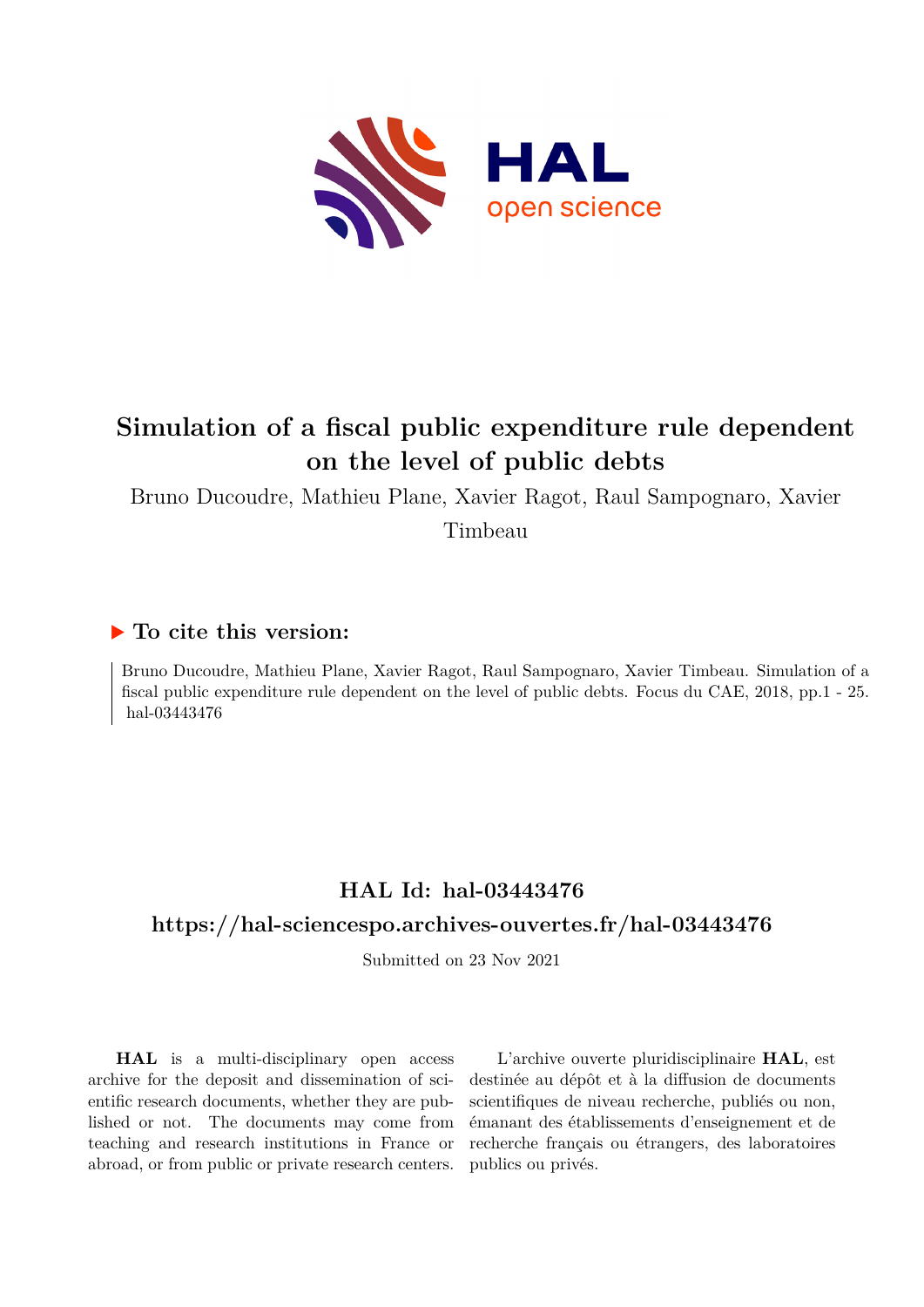



# **No 023‐2018**

September 2018

# **Simulation of a Fiscal Public Expenditure Rule Dependent on the Level of Public Debt**

# **Bruno Ducoudré, Mathieu Plane, Raul Sampognaro, Xavier Ragot and Xavier Timbeau**

Observatoire français des conjonctures économiques (OFCE)

# **1. Simulation of the rule for France between 1997 and 2017**

In this first part, starting from the fiscal rule contained in the report "Reconciling risk sharing with market discipline: A constructive approach to euro area reform" published in January 2018 by 14 French and German economists at the Centre for Economic Policy Research, we have simulated for France between 1997 and 2017 the fiscal policy that would have resulted from the proposed rule as well as the public finances trajectory.

The report by the 14 economists indeed offers a public expenditure rule with a public debt target. The basic principle is simple: nominal public expenditures should not grow, in the long run, faster than the nominal GDP (which is the sum of the potential real GDP and expected inflation) and they should grow slower for countries that need to reduce their debt, roughly speaking countries with a debt higher than 60% of the GDP. The speed of debt reduction would depend on its distance to 60% (the further away, the faster the speed of adjustment). Public expenditures are net of interest payments, of unemployment spending (except when these are due to discretionary changes) and corrected by discretionary revenue measures (changes in tax rates and tax bases).

The proposed public expenditure rule can therefore be written as follows:

$$
\frac{G_{P,t} - G_{P,t-1}}{G_{P,t-1}} = \frac{\bar{Y}_t - \bar{Y}_{t-1}}{\bar{Y}_{t-1}} + \frac{NM_t - NM_{t-1}}{G_{P,t-1}} + \vec{p}_t - \gamma \left(\frac{D_{t-1}}{Y_{t-1}} - 0.6\right)
$$

where  $G_{P,t}$  is the primary public expenditure in value excluding unemployment spending (in current euros) NM: new discretionary revenue measures (changes in tax rates and tax bases) (in current euros)

 $\bar{Y}_t$ : potential GDP in volume

 $\dot{\bar{p_t}}$ : expected inflation

 $D_t$ : gross public debt as defined by the Maastricht criteria (in current euros)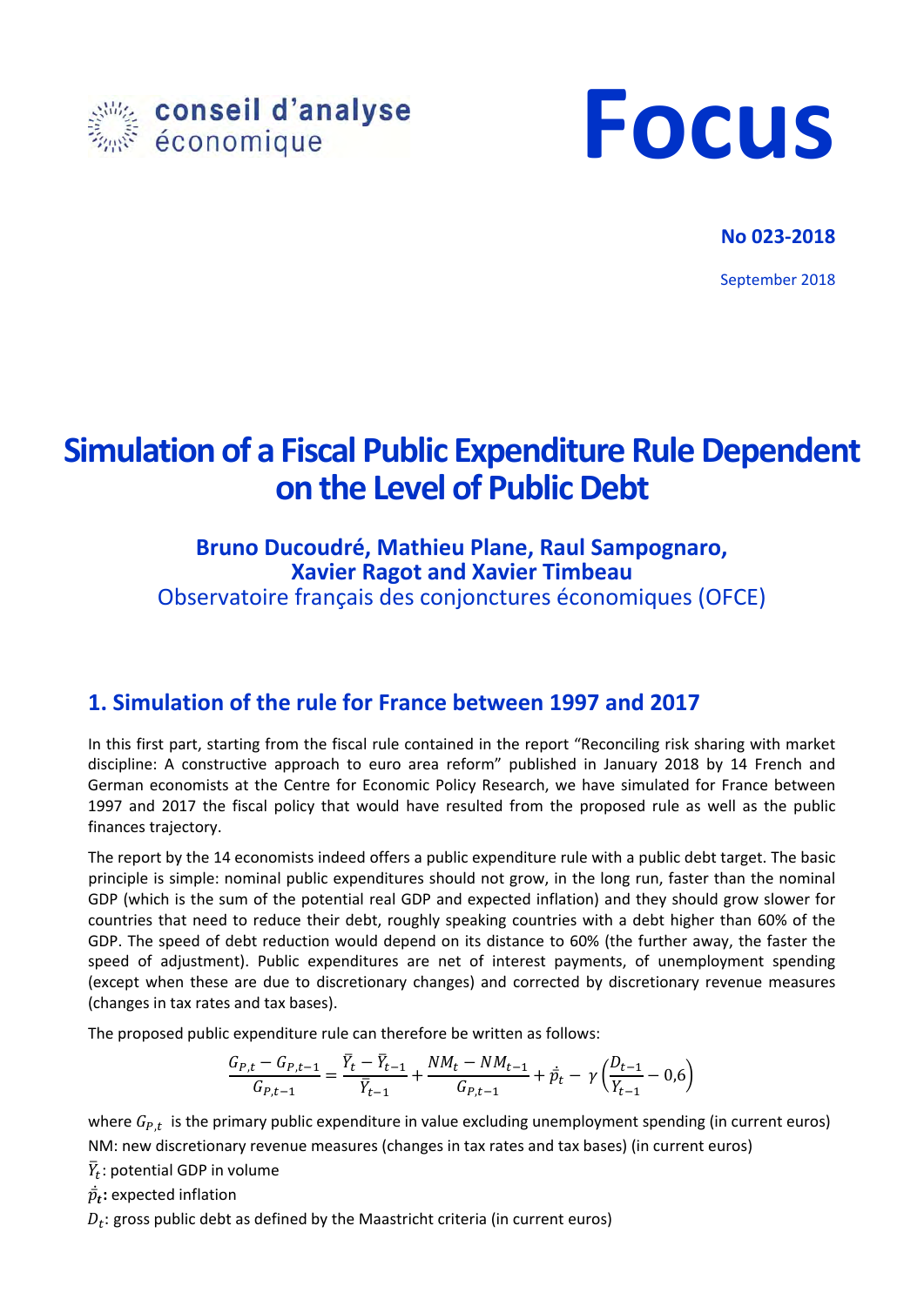The adjustment parameter  $\gamma$  of public expenditure according to the deviation from the public debt target is set in the following way:

$$
\gamma = 0.02 \text{ if } \frac{D_{t-1}}{Y_{t-1}} > 0.9; \gamma = 0.01 \text{ if } 0.6 < \frac{D_{t-1}}{Y_{t-1}} < 0.9; \gamma = 0 \text{ if } \frac{D_{t-1}}{Y_{t-1}} < 0.6
$$

# **1.1. The public expenditure rule and the different parameters**

As we may notice, this rule depends on several parameters, the first one being the restoring force of the public debt to 60% of the GDP. In this part, we do not discuss this essential parameter as it will be done in the second part. However, we focus here on the two other parameters of the rule: the potential GDP growth and expected inflation.

### 1.1.1. Expected inflation

The public expenditure rule will depend on expected inflation. It is therefore important to define what is meant by expected inflation in the expenditure rule. Should we keep the measure of consumer prices, its underlying price or the one of GDP prices. Or even retain an inflation target, regardless of the vagaries of the economy. As we may notice, inflation measured by consumer prices is more volatile than the one measured by GDP prices (Figure 1). Moreover, the sustainability of public expenditure is measured by the standard of nominal potential GDP trajectory. It would therefore be logical to use the expected growth of GDP prices to calculate the public expenditure rule, or to keep a 2% inflation target, consistent with the medium-run objectives of the ECB. Here, the expected inflation, whether it is measured by consumer prices or by GDP prices, is the one that stems from the different budget laws that were voted between 1997 and  $2017^{(1)}$  (Figure 1).

**Figure 1. Expected and realized inflation**, in %



*Sources*: INSEE, Budget bill.

If we only use inflation calculated from GDP prices, which is the most consistent with the rule, we can notice a significant gap between the GDP deflator observed and the one projected by the various budget laws. The forecast underestimates real price variations. The forecast is usually lower that the inflation

<sup>(1)</sup> For example, the anticipated inflation for 2007 comes from the 2007 Budget Bill published at the autumn of 2006.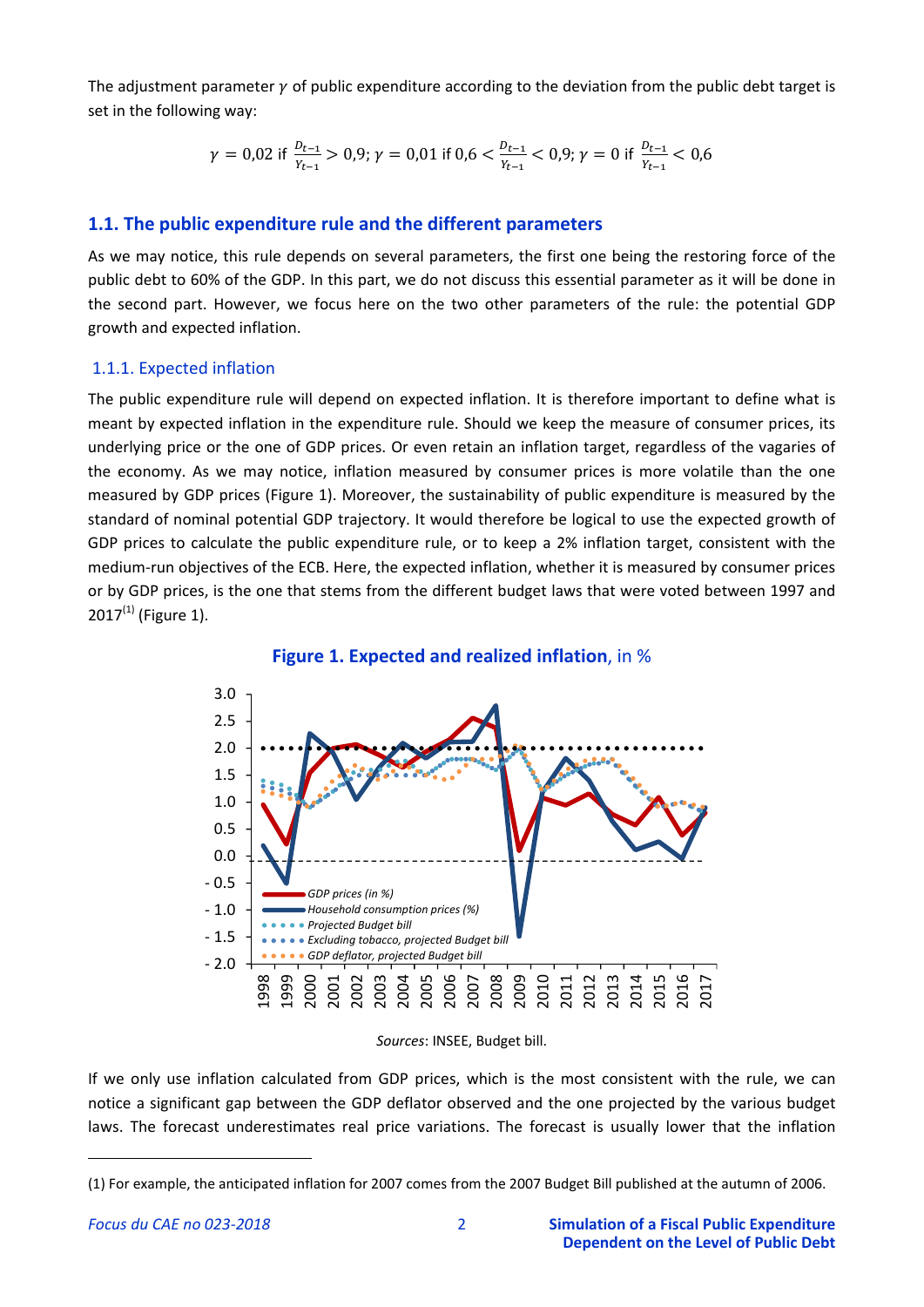observed in periods of sustained growth (and vice versa): on average it was underestimated by 0.5% per year between 2000 and 2008 and overestimated by 0.6% per year between 2009 and 2017 (Figure 2). Based on past observations of the price forecasts from the budget bill, which is less cyclical than the real one, the expected inflation chosen to predict the evolution of public expenditure would increase the counter‐cyclical nature of the rule. However, this analysis is based on a past observation without assurance of its reproduction in the future. Thus, a systematic prediction error with the opposite sign would, however, make the rule more pro‐cyclical.



### **Figure 2. Predicted and realized GDP Deflator**, in %

*Sources*: INSEE, Budget bill.

# *1.1.2. The potential GDP growth rate*

The measure of potential GDP is critical to define the public expenditure trajectory resulting from the rule. Since this variable is unobservable, with a measure resulting from different evaluation methods, it does not lead to a consensus in its assessment. And with the same method, its trajectory can be revised over the years depending on past growth and observed cycles. Also, it is important to distinguish, in the evaluation of the potential growth, its real‐time measure from the one obtained ex post, namely the one obtained over the whole period with the known growth trajectory. For our analysis, we kept three measures:

- the one conducted in real-time by the OECD from each of its publication vintages
- ‐ the one conducted ex post by the OECD from the last known vintage (November 2017) as part of the exercise carried out
- ‐ the one conducted in real‐time from the different Budget bills

Finally, we rejected the possibility of a constant potential GDP growth over the whole period.

As we may notice the potential growth trajectories are different according to the evaluation method chosen and vary greatly overtime, the two most favorable being those measured in real‐time. The real‐time one from the Budget bills is on average of 2% over the period and of 1.8% for the real‐time OECD one. On the other hand, it falls to 1.5% on average over the period if we keep the OECD's current view according to its last publication (Figure 3).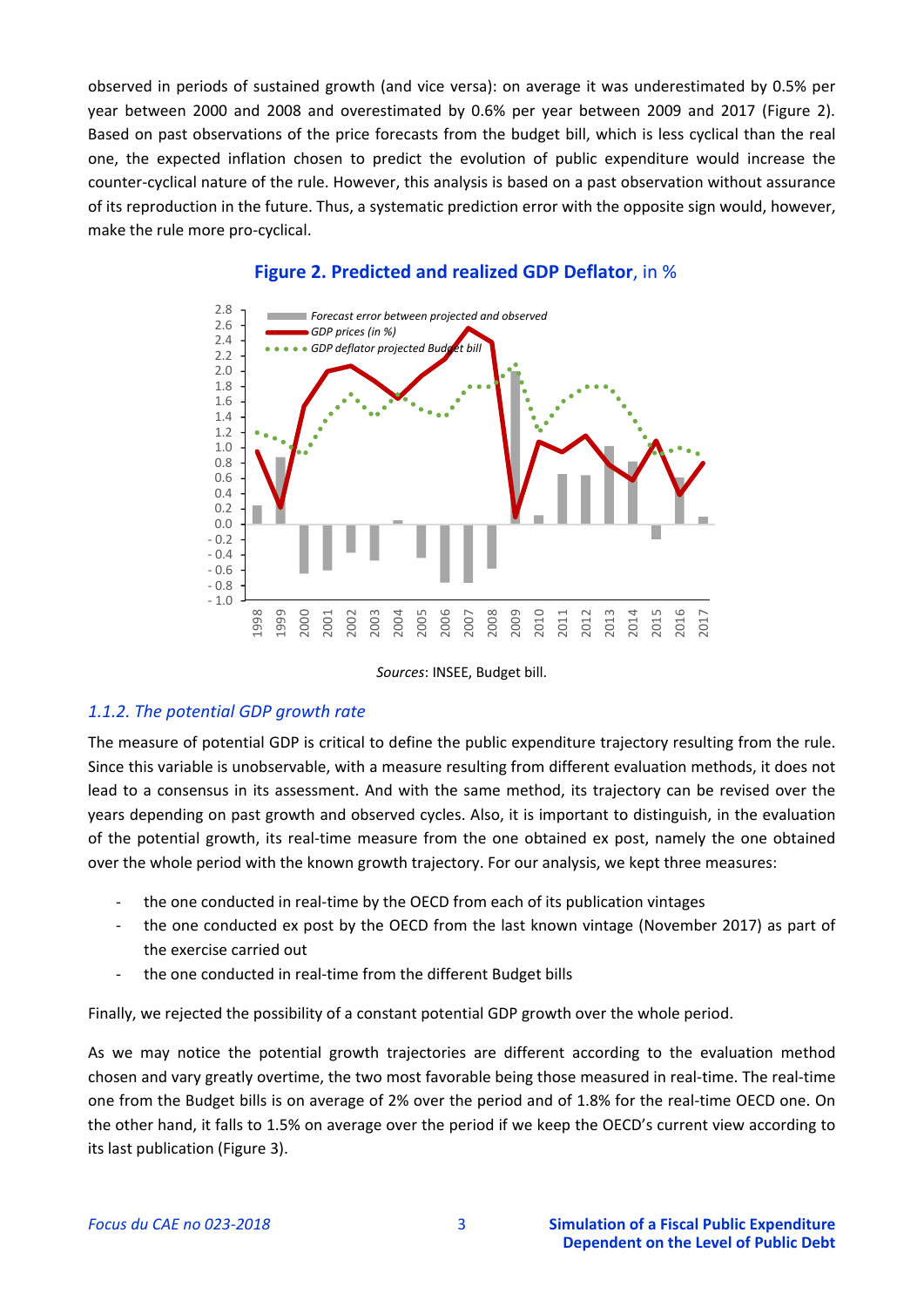**Figure 3. Potential and actual GDP growth rate**, in %, in volume



# **1.2. Simulation of the rule for the 1997‐2017 period**

The simulation of the public expenditure rule requires taking into account the discretionary revenue measures (changes in tax rates and tax bases) over the period of interest. Consequently, we have measured the impact of the discretionary measures on tax revenues for each year, from the evaluation in the Economic, Social and financial reports included in the different Budget bills. This allows to filter in the tax revenue dynamics the effects of the tax bases.

Our analysis for the rule applies each year independently from the others, the public debt here being considered as exogenous for the period.

#### *1.2.1. Impact on the expenditure growth rate and fiscal impulse*

In order to perform the public expenditure simulations between 1997 and 2017, we have selected five types of assumptions:

- Two expected price assumptions:
	- o The growth rate of GDP prices forecast from each Budget bills;
	- o A fixed inflation target of 2% for the whole period;
- ‐ Three potential growth assumptions:
	- o The potential growth estimated by the OECD for the period 1997‐2007 in its November 2017 publication;
	- o The real‐time potential growth forecast by the OECD in its different vintages of publication (for example: the potential growth forecast for 2007 from the autumn 2006 OECD publication);
	- o The real‐time potential growth forecast in each Budget bills (for example: the potential GDP growth rate forecast for 2007 from the 2007 Budget bill published at the autumn 2006).

Between 1997 and 2017, the primary public expenditure, in current euros, has risen by 3.3% on average each year (Figure 4).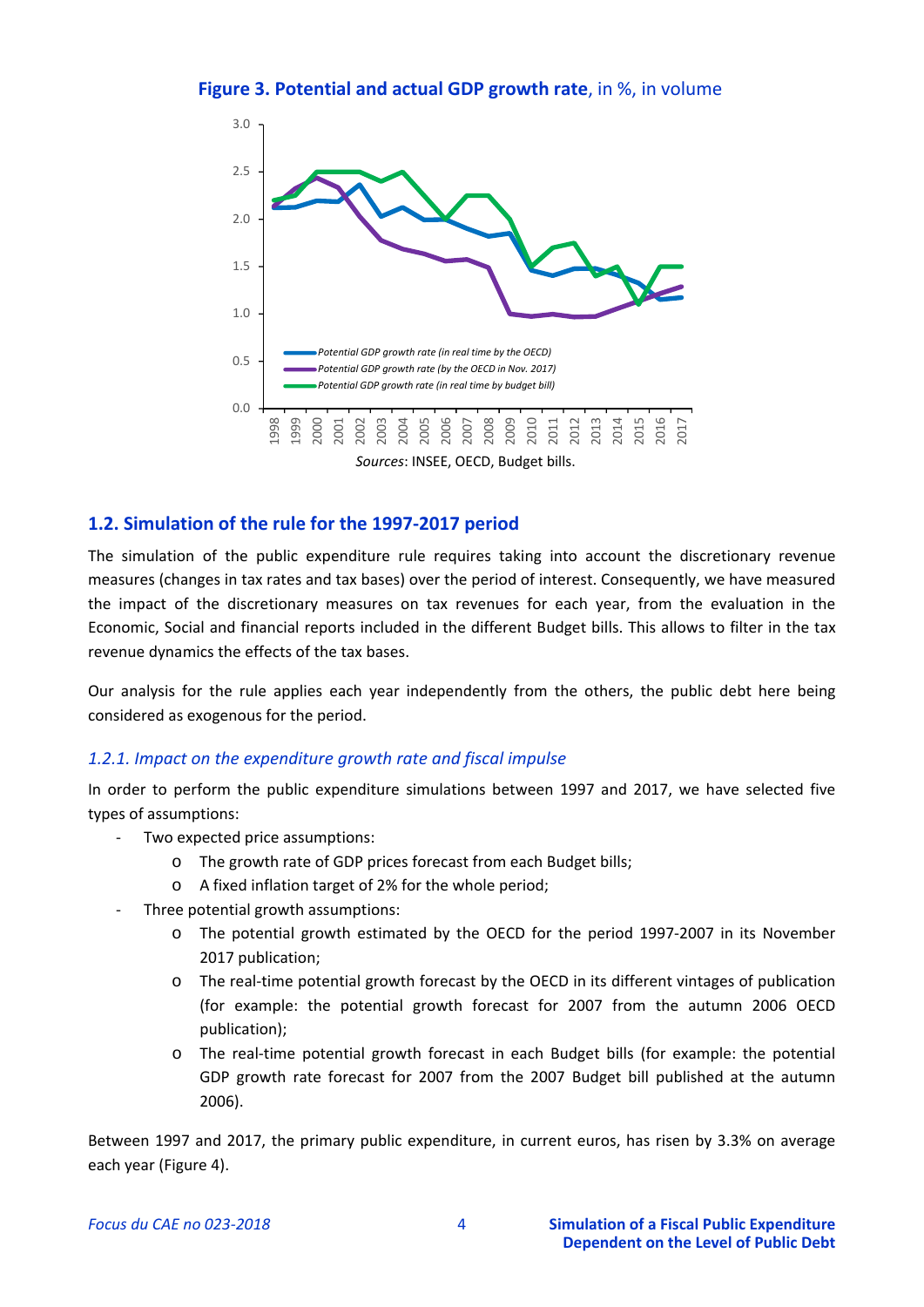The spending rule would be more restrictive that what was done between 1997 and 2017 in 2 cases:

- ‐ GDP prices from the Budget bill and potential growth from the OECD's last vintage:2.8%
- ‐ GDP prices from the Budget bill and real‐time potential growth from the OECD: 3.0%

The spending rule would be more expansive that what was done between 1997 and 2017 in 2 cases:

- Inflation target at 2% and real-time potential growth from the Budget bill: 3.8%
- Inflation target at 2% and real-time potential growth from the OECD: 3.6%

The spending rule would close to that what was done between 1997 and 2017 in two cases:

- ‐ GDP prices and potential growth from the Budget bill: 3.2%
- Inflation target at 2% and potential growth from the OECD's last vintage: 3.3%.

# **Figure 4. Growth rate for primary public expenditure observed and predicted from the rule (annual average over the period 1997‐2017)**, in %, in current euros



*Sources*: INSEE, OECD, Budget bills, OFCE calculations.

In all the cases selected, although there are nuances according to the assumptions adopted, the rule is more counter‐cyclical than the observed public expenditure trajectory (Figure 5).

# **Figure 5. Growth rate for primary public expenditure observed and predicted by the rule,**  in %, in current euros

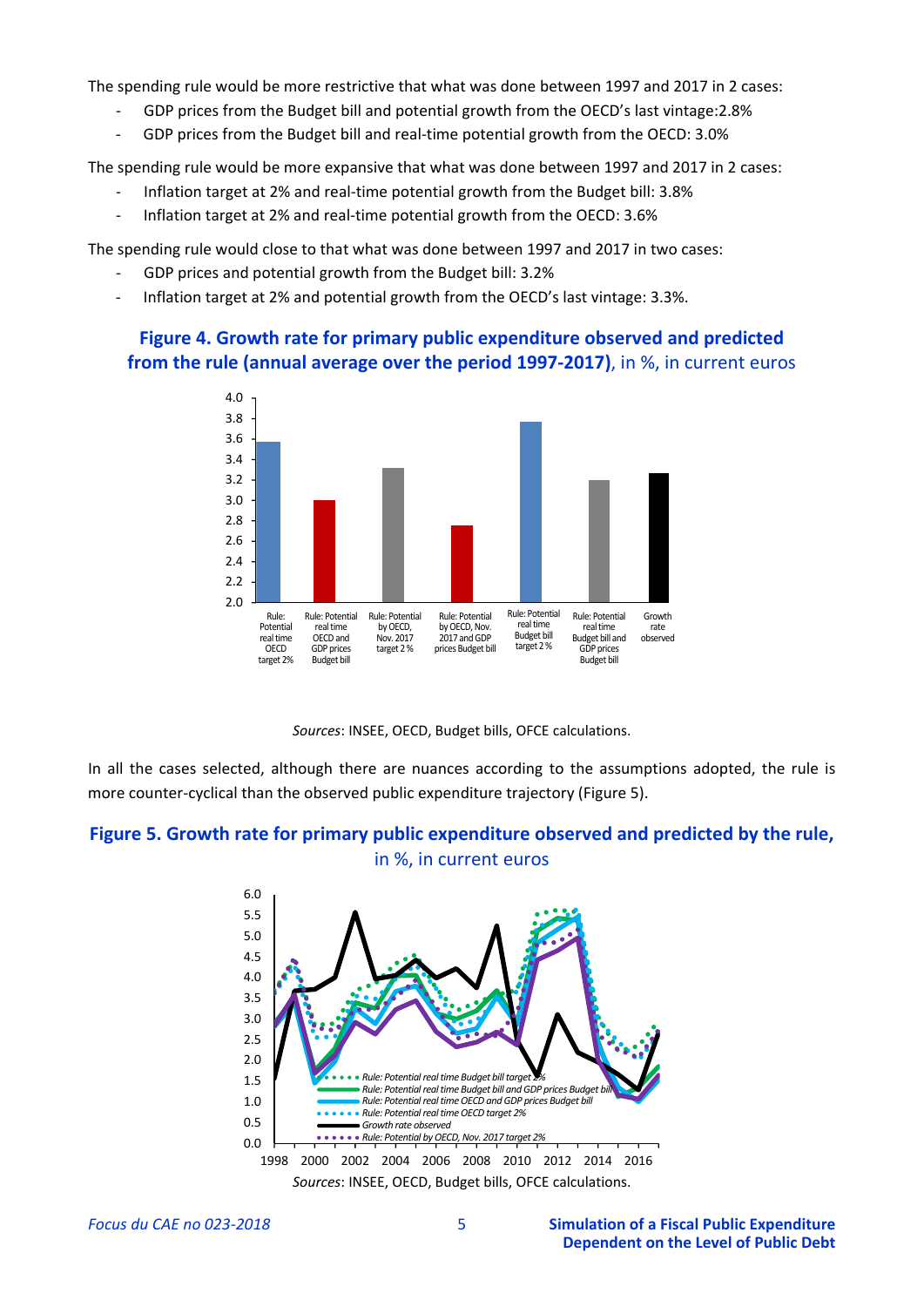Given the evolutions of total fiscal impulses  $-$ calculated from the dynamics of the expenditures<sup>(2)</sup> which vary according to the assumptions chosen to simulate the rule and new measures in fiscal rate known for the period and exogenous to the rule of expenditure– the rule would have been more restrictive over the 2000‐2009 period and more expansive over the 2010‐2014 period. It is less clear for the 2015‐2017 period, where in three instances it would have more expansive (with a 2% inflation target) and in three cases more restrictive (with GDP deflator forecast by the Budget bill) (Figures 6). It should be noted that the inflation target of 2% reinforces the counter‐cyclical nature of the rule, which is particularly efficient during periods of "lowflation". The impulse gaps according to the six simulations on the 2014‐2017 period are mainly due to the gap between the GDP price forecast (1% on average for the period) and the inflation target at 2%.

# **Figure 6. Fiscal impulse (calculated on the basis of real‐time potential GDP by the Budget bill and on observed GDP prices)**, in points of potential GDP





<sup>(2)</sup> To measure fiscal impulses on the expenditure side according to the different assumptions used to simulate the rule, we based our calculations on the real‐time potential growth forecast in each Budget bills and the price of GDP observed.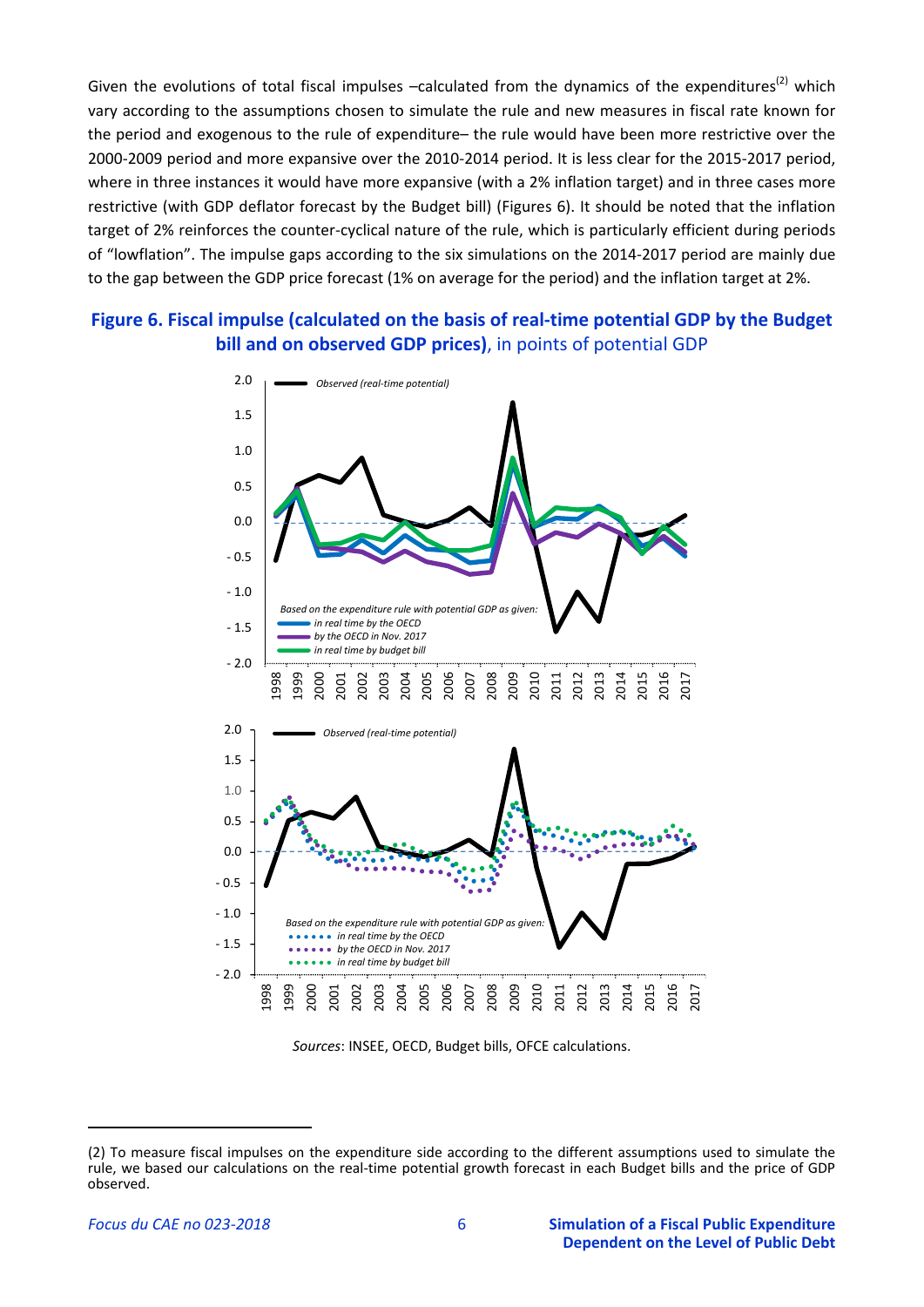According to our calculations, based on the real‐time potential GDP of the Budget bill, the cumulative fiscal impulse over the 1997-2017 period was almost neutral (-0.6 points of GDP), which is close to what our rule would give in two cases (real-time potential and deflator from the Budget bill, and potential OECD from the last vintage and 2% inflation target) (Figure 7). In two cases, the cumulative fiscal impulse would be more expansive (between 2,5 and 4,5 pts of GDP over the period) and two cases more restrictive (between – 3.2 and – 5.7 pts of GDP). According to the assumptions of potential GDP and prices, the different dynamics of the expenditure resulting from the rule lead to an impulse gap of up to 10 points of GDP in the space of twenty years.

While in some cases the accumulated budgetary impulses from the rule are close to what has been observed, the annual changes are very different and marked by two sub‐periods. Indeed, over the 1997‐ 2009 period, the cumulative fiscal impulse for France was 4 GDP points. According to the different assumptions, the spending rule would lead to more restrictive policy, ranging between – 2.0 and – 7.8 GDP points in 12 years in comparison with what it observed (Figure 7). On the contrary, the cumulative fiscal impulse was very restrictive between 2009 and 2017, at  $-4.6$  GDP points. In all cases, the rule would have led to a more positive fiscal impulse over this second period, ranging between + 3.5 points of GDP and + 7 points of GDP of more than observed.

However, it is important to note that the only error in the price forecasting in relation to its realization would have led to a positive fiscal impulse of + 1.9 percentage points of GDP between 2009 and 2017. And with the assumption of a 2% inflation target in the expenditure rule, the very low inflation over the period 2010-2017 would have led to a fiscal impulse of  $+4.6$  points of GDP. The rule can therefore lead to an expansionary fiscal policy only if the expected inflation is significantly higher than that achieved.

The differences in terms of fiscal policy would have been very important compared to what was done in the past, leading to a more negative impulse between 1997 and 2009, with consequences more positive on public finances but with a less dynamic GDP trajectory and a higher unemployment rate. After 2009, the room for fiscal measures should have been fully used as to ensure the effectiveness of the rule.





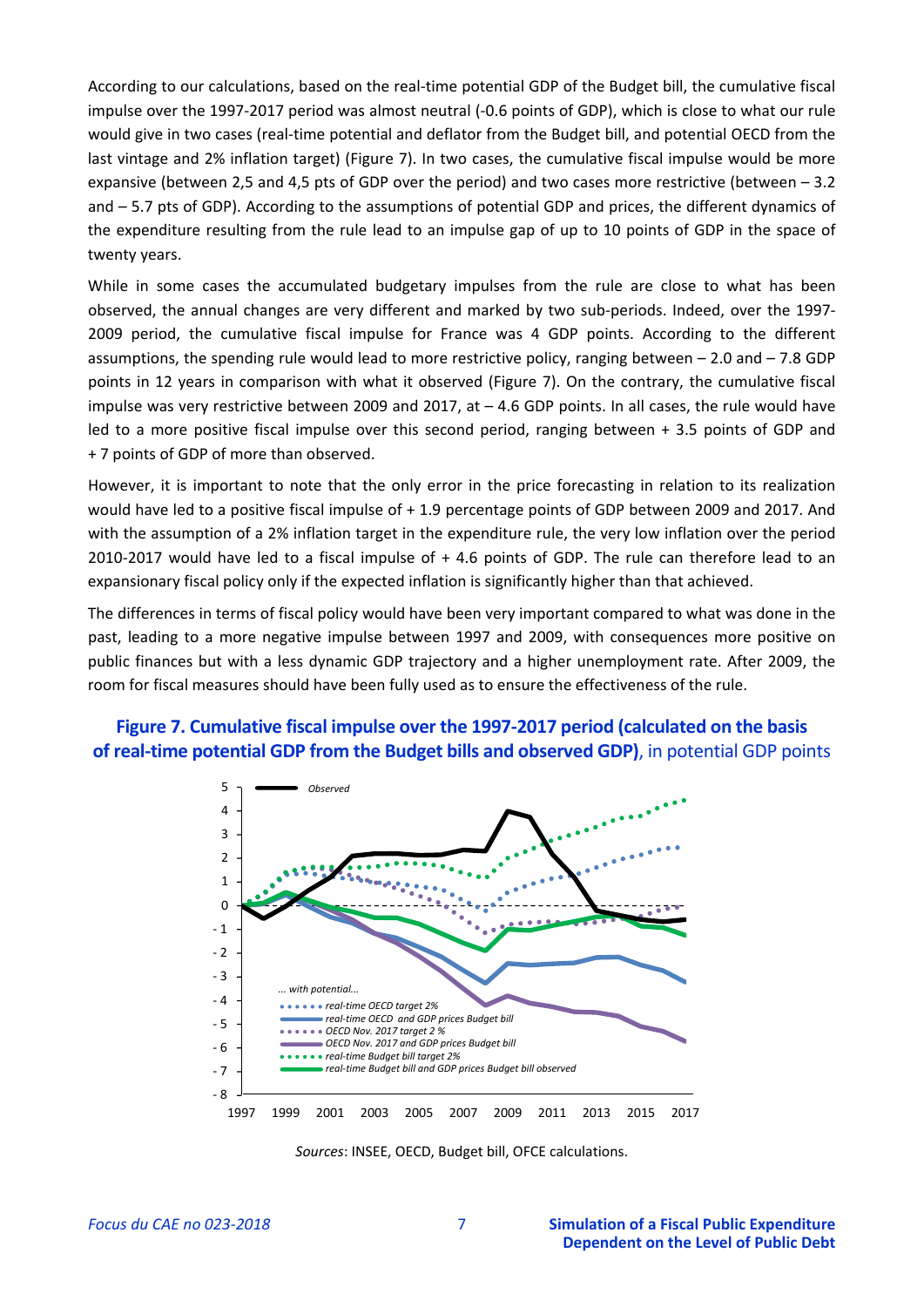## *1.2.2. Impact on public deficit and debt*

Under this rule, the trajectory of the public deficit and the public debt should have been very different. In order to simulate this trajectory, we have endogenized (which was not the case in the previous calculations) the deficit and the public debt in the rule<sup>(3)</sup> assuming a constant fiscal multiplier of 1, the initial situation being 1997<sup>(4)</sup> (Figures 8 and 9). We have not studied here the macroeconomic impacts other than those on public finances related to the application of the rule. However, these macroeconomic impacts are absolutely necessary in the understanding of the rule as a whole and the trade‐offs that can arise between growth and fiscal adjustments.

The results of the simulations show that the application of the expenditure rule would, by its more counter‐ cyclical nature, lead to a public balance in 2007 close to balance or in surplus (against – 2.5 percentage points of GDP) in the case where the rule is simulated on the basis of price expectations from budget bills. On the other hand, on the basis of the rule, the public balance would have deteriorated significantly over the 2008‐2017 period. In only two cases (out of six), it would be significantly lower in 2017 than the deficit observed and in two others significantly higher (Figure 8). Finally, in five cases simulated the six, the public debt in 2017 would be lower than the one observed due to the differences in dynamics of budget adjustments (frontloaded in the case of the rule and backloaded in observed) (Figure 9).

If the rule seems at first sight to be appealing because of its counter‐cyclical nature, it must however be interpreted with great caution. On the one hand, according to the selected assumptions, it can lead to very restrictive economic choices (low potential, inflation forecast under 2%) that are harmful for growth and employment. On the other hand, over the 1997-2017 period, the restoring force has little effect on the public spending trajectory resulting from the rule, which would be quite different from a simulation of the rule starting now (from 2018), which would combine both a relatively low deficit and a high debt. This restoring force plays a fundamental long-term role on the public finances trajectory, which is developed at length in the next part.





*Sources*: INSEE, OFCE calculations.

<sup>(3)</sup> In ours simulations, the interest payments remain exogenous.

<sup>(4)</sup> Taking into account variable budget multipliers in the cycle, such as those estimated by Creel, Heyer and Plane (2011), would improve the accuracy of the simulations, but this would have a limited impact during the pre‐crisis period with estimated output gaps relatively weak.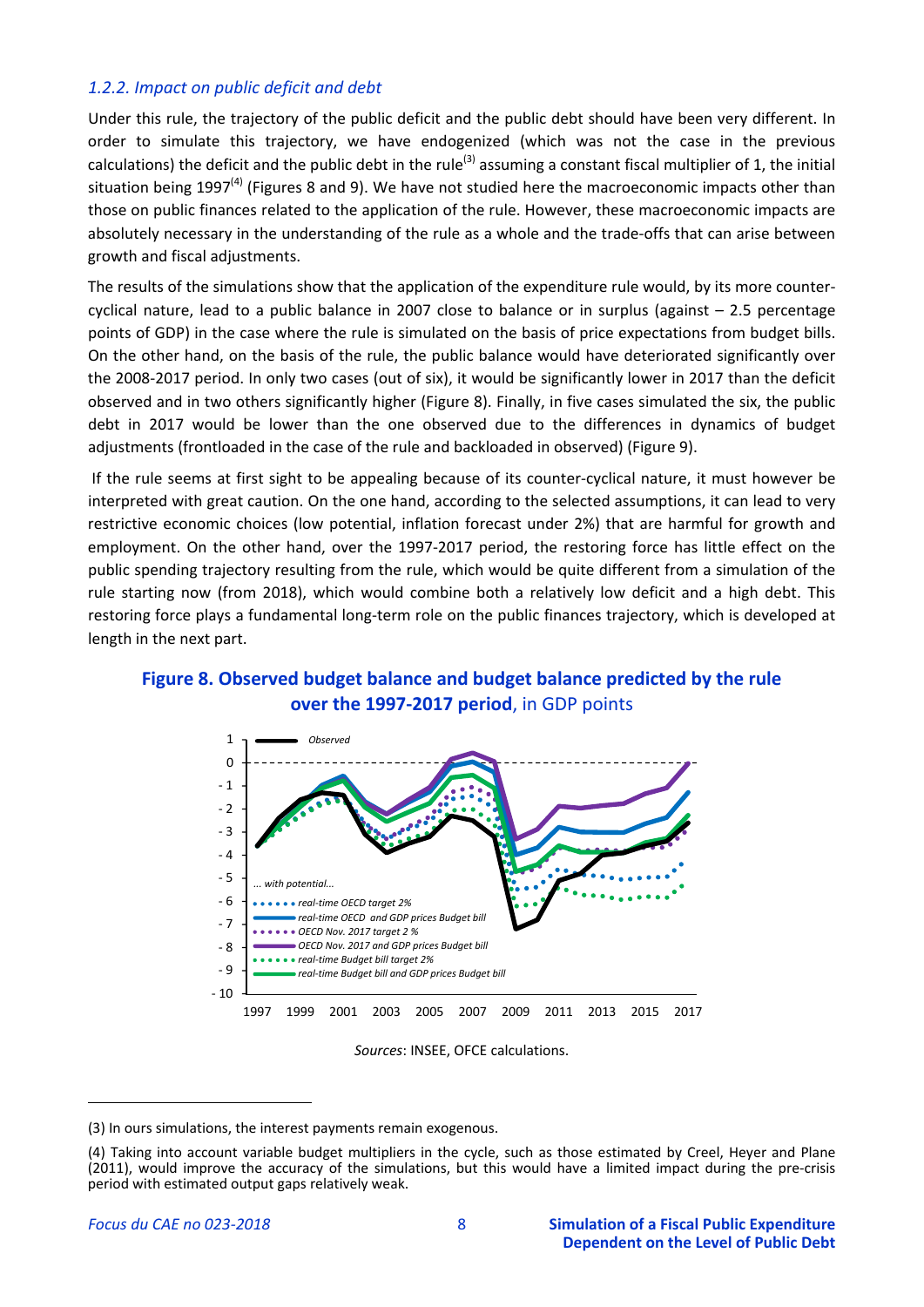# **Figure 9. Observed public debt and public debt predicted by the rule over the 1997‐2017 period**, in GDP points



# **2. Properties of the fiscal rule**

In this part, we study the properties of a fiscal rule which links the growth rate of public expenditure to the difference between the public debt level (in % of GDP) and the 60 percent of GDP debt target. Nominal public expenditure increases in pace with potential GDP plus expected inflation and a correction parameter depending on the public debt level. The rule is implemented in the iAGS model of the OFCE, which simulates the trajectory of 11 main economies of the euro area (in terms of GDP weight in the euro area).

Simulations indicate that a simple rule could not be applied to all member countries in a uniform way and reveals important flaws:

- One should take into account specific situation of each member country. The debt correction parameter could not be applied to countries with debt levels very far from the 60 percent target, such as Italy or Portugal. This would imply unrealistic fiscal efforts.
- Adjustment in public spending is activated until 60 percent debt target is realized, even if public finances are on a favorable path. It implies too much adjustment.
- The rule is asymetric. It is silent with regard to public expenditure when debt level is under the 60 percent target. In that sense, it is not stabilizing in the long run.

In case of an unexpected shock, the rule shows different stabilizing properties according to the shock type.

- ‐ In case of an unexpected positive demand shock, the rule implies a fiscal impulse more negative than the baseline case, hence putting a brake on economic activity (and conversely in case of a negative demand shock).
- ‐ In case of an inflation shock, the rule implies a fiscal impulse more negative than the baseline case, curbing economic activity (and conversely in case of a deflationary shock).

These properties are close to the ones deriving from an application of the MTO rule, stabilizing property (or not) due to wrong anticipation of inflation, which passes on fiscal impulse (expected inflation lower than realized inflation implies a fiscal impulse lower than the one that was planned).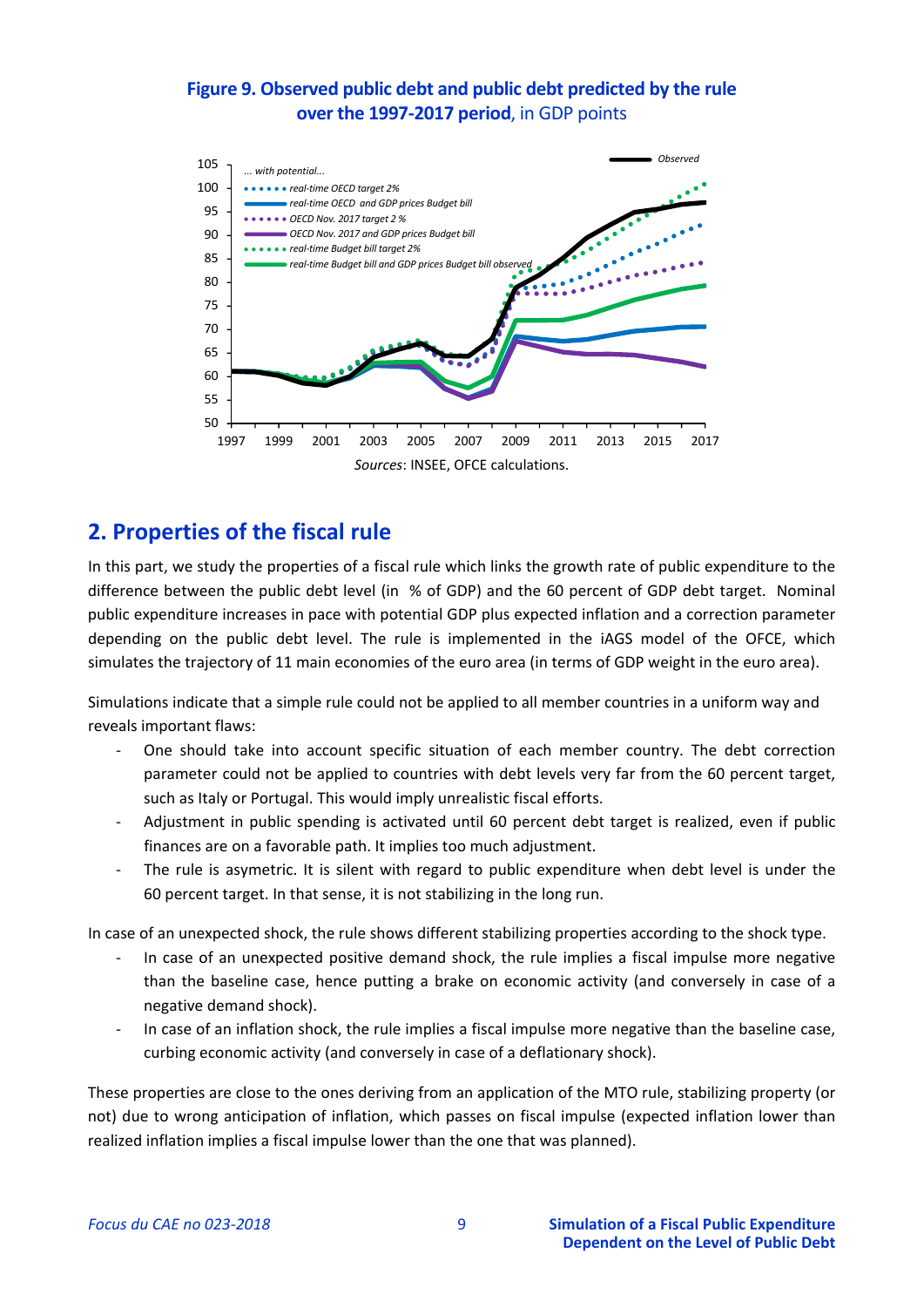### **2.1. Definition of the fiscal rule**

The fiscal rule deals with the growth rate of nominal public expenditure. It is written as follows:

$$
\frac{G_{N,t} - G_{N,t-1}}{G_{N,t-1}} = \frac{\bar{Y}_t - \bar{Y}_{t-1}}{\bar{Y}_{t-1}} + \frac{P_t - P_{t-1}}{P_{t-1}} - \gamma \left(\frac{D_{t-1}}{Y_{t-1}} - 0.6\right) \leq \implies \dot{g}_{N,t} = \dot{p}_t + \dot{\bar{y}}_t - \gamma (d_{t-1} - 0.6)
$$

 $G_{N,t}$ : nominal public expenditure

 $\bar{Y}_t$ : potential real GDP

 $P_t$ : GDP deflator

 $D_t$ : public debt in euros at current prices  $(d_t: \text{debt in } %)$  of GDP)<sup>2</sup>

The parameter  $\gamma$  related to public expenditure adjustment as a function to the debt gap from the target is set as follows:

$$
\gamma = 0.02 \text{ if } \frac{p_{t-1}}{Y_{t-1}} > 0.9; \gamma = 0.01 \text{ if } 0.6 < \frac{p_{t-1}}{Y_{t-1}} < 0.9; \gamma = 0 \text{ if } \frac{p_{t-1}}{Y_{t-1}} < 0.6
$$

We note that the rule is silent with regard to public expenditure growth when public debt is under 60 percent of GDP.

#### **2.2. Implementation of the rule in iAGS**

In the iAGS model, the modeling of fiscal policy is directly under the form of fiscal impulses, through expenditure and revenue measures, as a percentage of potential GDP:

$$
IB_G = \frac{G_t}{\overline{Y}_t} - \frac{G_{t-1}}{\overline{Y}_{t-1}} \approx \frac{\overline{G}}{\overline{Y}} \left( \dot{g}_{N,t} - \dot{p}_t - \overline{y}_t \right)
$$

Where  $\frac{\bar{G}}{\bar{Y}}$  represents the share of public expenditure in GDP.

The fiscal rule is therefore:

$$
IB_G = -\gamma.\frac{\bar{G}}{\bar{Y}}.(d_{t-1} - 0.6)
$$

It implies that any shock affecting current prices is perfectly anticipated. As such, it therefore could not play a potential counter‐cyclical role in the short run. To take into account possible unexpected shocks that would affect inflation, we separate  $\dot{p}_t$  into an expected component ( $E_{t-1}$  $\dot{p}_t$ ) and an unexpected component  $\varepsilon_t^{\pi}$  calculated using current inflation due to unexpected shocks. The rule is now written as follows:

Hence

$$
\dot{g}_{N,t} = E_{t-1}\dot{p}_t + \dot{\bar{y}}_t - \gamma(d_{t-1} - 0.6)
$$

$$
IB_G = \frac{\bar{G}}{\bar{Y}} [E_{t-1} \dot{p}_t - \dot{p}_t - \gamma (d_{t-1} - 0.6)] = \frac{\bar{G}}{\bar{Y}} [E_{t-1} \gamma (d_{t-1} - 0.6)]
$$

In case of inflation surprise, fiscal impulse on expenditure is more negative, because expected prices without shock implies a lower growth rate of public expenditure than the *ex post* nominal growth rate of potential GDP.

#### **2.3. Definition of the baseline case**

The baseline case integrates simulations which have been done for the 2018 iAGS Report (2018-2019 Economic Outlook). Fiscal impulses are calculated to comply with the MTO rule. They are divided into two parts: 50% in expenditure ( $IB_{G, MTO}$ )and 50% in revenue ( $IB_{T, MTO}$ ).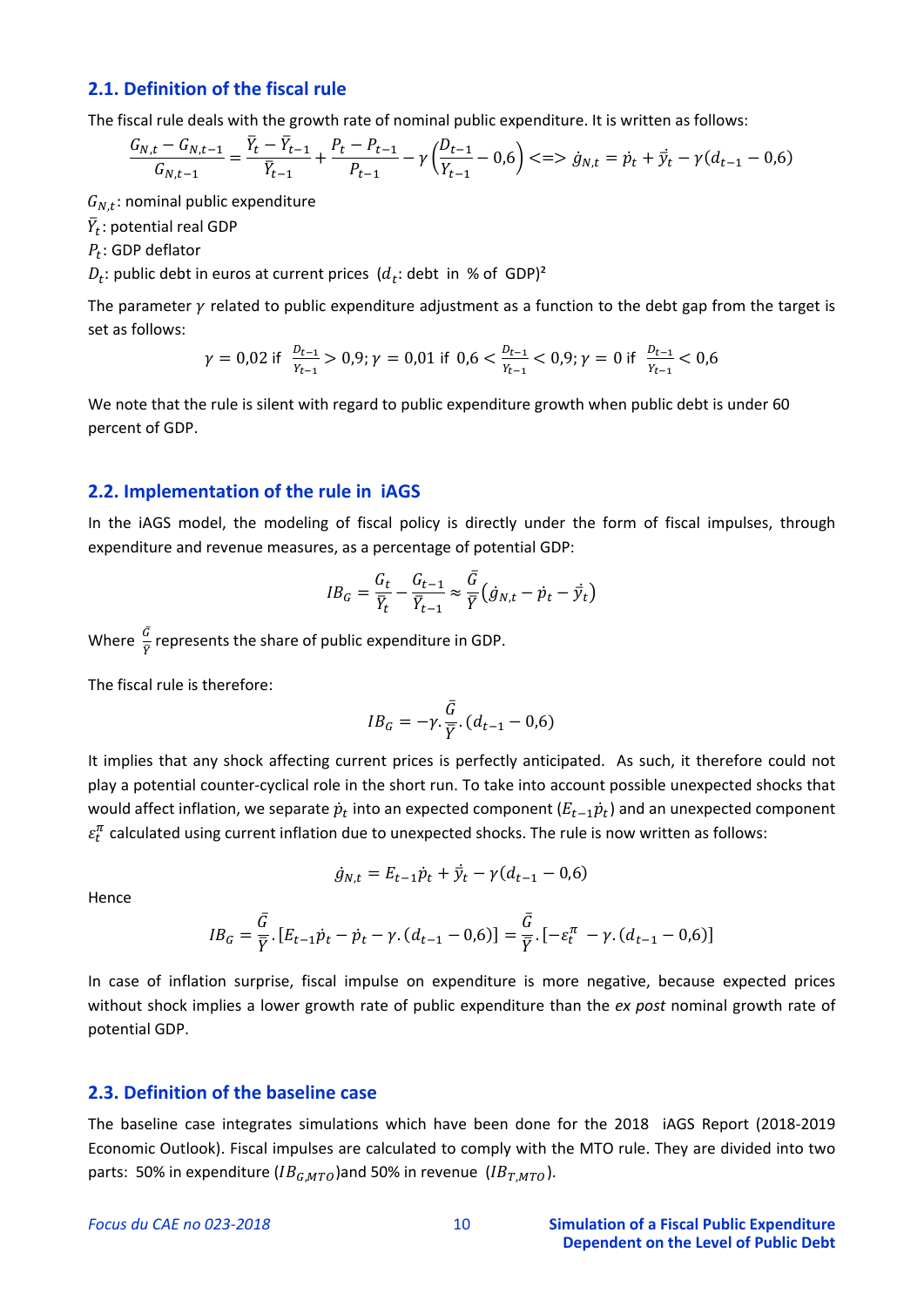#### **Variant 1.1: The rule is implemented in France only**

In this variant, the fiscal rule related to nominal expenditure growth rate replaces the trajectory of fiscal impulse in expenditure as from 2017 in France. Fiscal impulse in revenue are kept and neutralized in the expenditure rule so that only spending multipliers are at play:

$$
IB_{G,FRA} = -\gamma \cdot \frac{\bar{G}_{FRA}}{\bar{Y}_{FRA}} \cdot (d_{t-1,FRA} - 0.6) - IB_{T,MTO,FRA}
$$

#### **Figure variant 1.1**

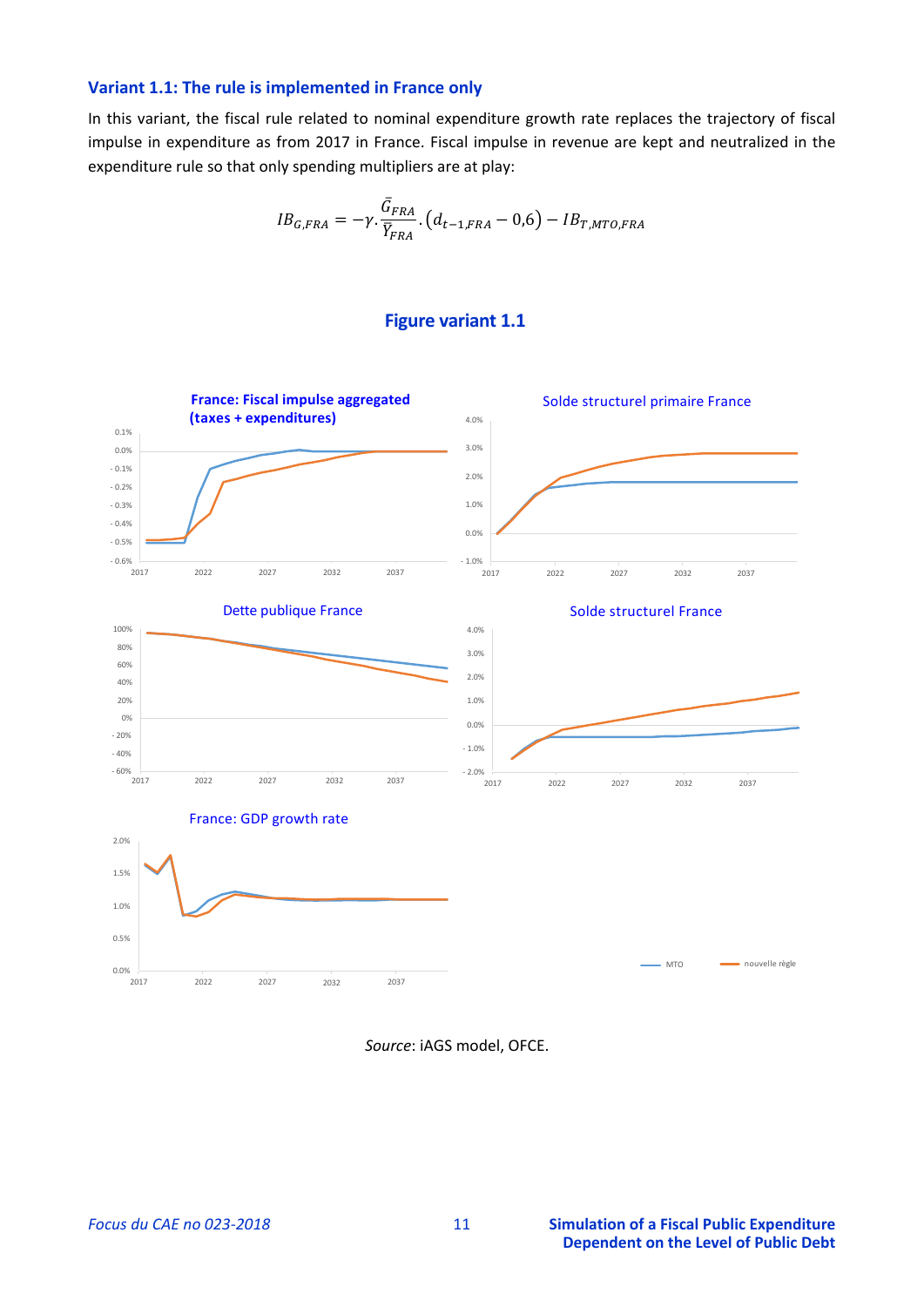#### **Variant 1.2: The rule is implemented in France only ‐ + 1% demand shock**

In this variant, we simulate a positive unexpected 1% shock on aggregate demand. The shock is temporary (one period). This variant is a way to assess the property of the rule in case of a temporary unexpected demand shock.

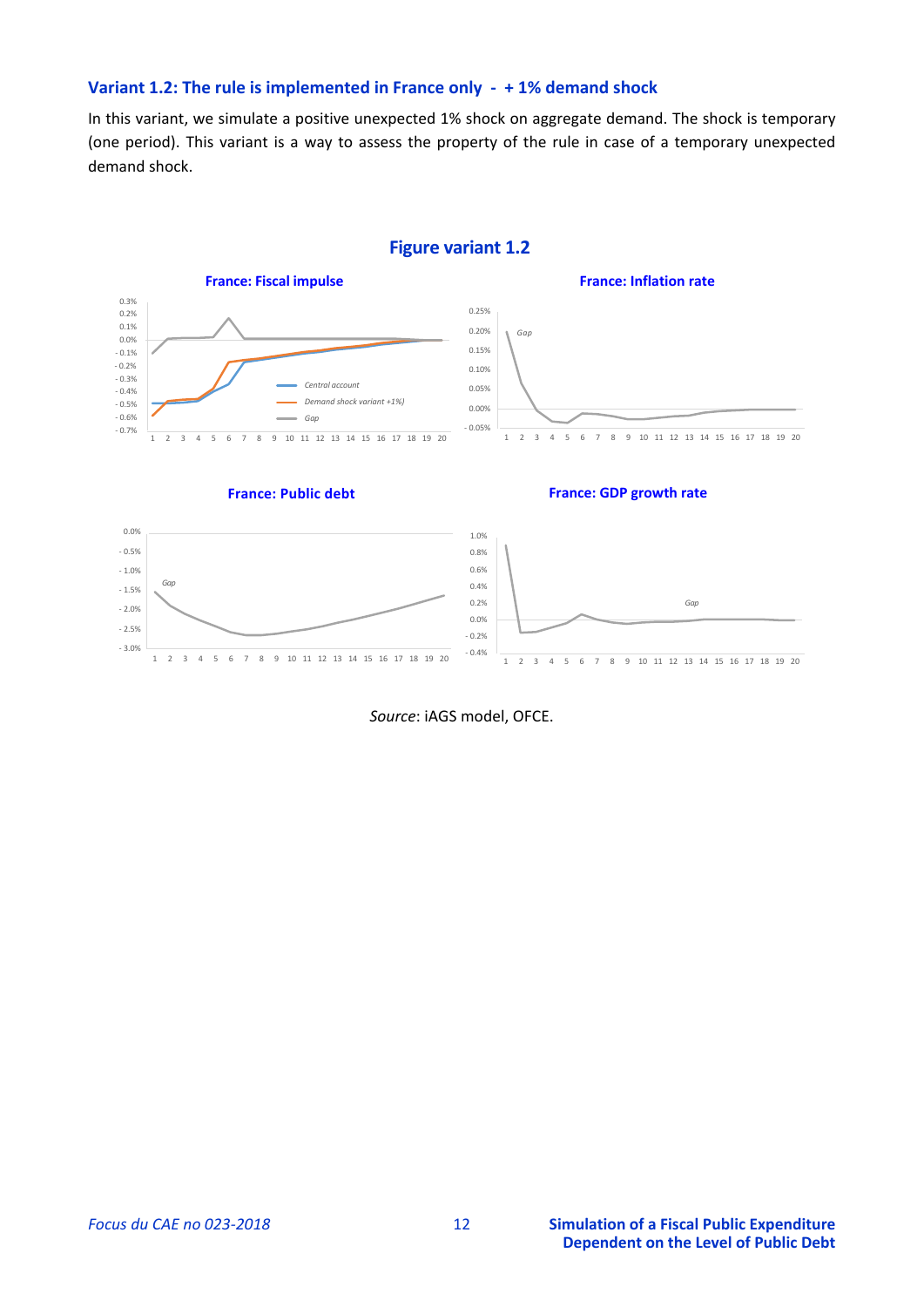#### **Variant 1.3: The rule is implemented in France only ‐ + 1% inflation shock**

In this variant, we simulate a positive unexpected + 1% shock on inflation. The shock is temporary (one period). This variant is a way to assess the property of the rule in case of a temporary unexpected inflation shock.



#### **Figure variant 1.3**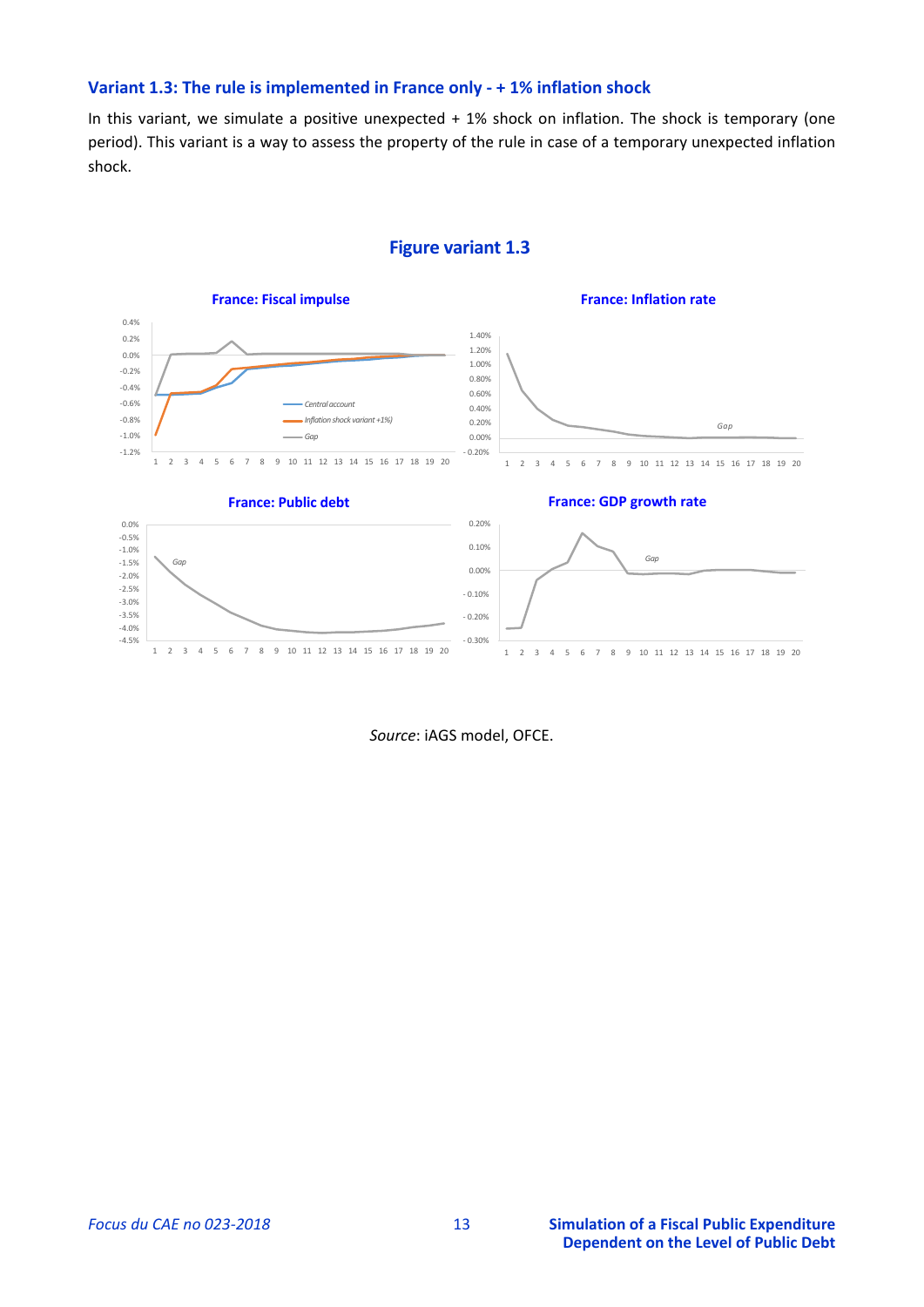#### **Variant 1.4: Comparison MTO /expenditure rule following a demand shock of + 1%**

In this variant, we simulate a positive unexpected shock of 1% on aggregate demand, and application of the MTO rule or the expenditure rule. The shock is temporary (one period). The global effect of the simulation comprises one effect due to the differences in fiscal rule (MTO versus expenditure rule – variant 1) and one effect due to the different reaction to the shock. The effect we are looking for is the one related to relative capacity of the expenditure rule to stabilize GDP and inflation, therefore we substract from the global effect the effect due the differences in applied rule. This variant is therefore a way to assess the capacity of the rule to stabilize GDP and inflation after an unexpected positive demand shock.



#### **Figure variant 1.4**

*Source*: iAGS model, OFCE.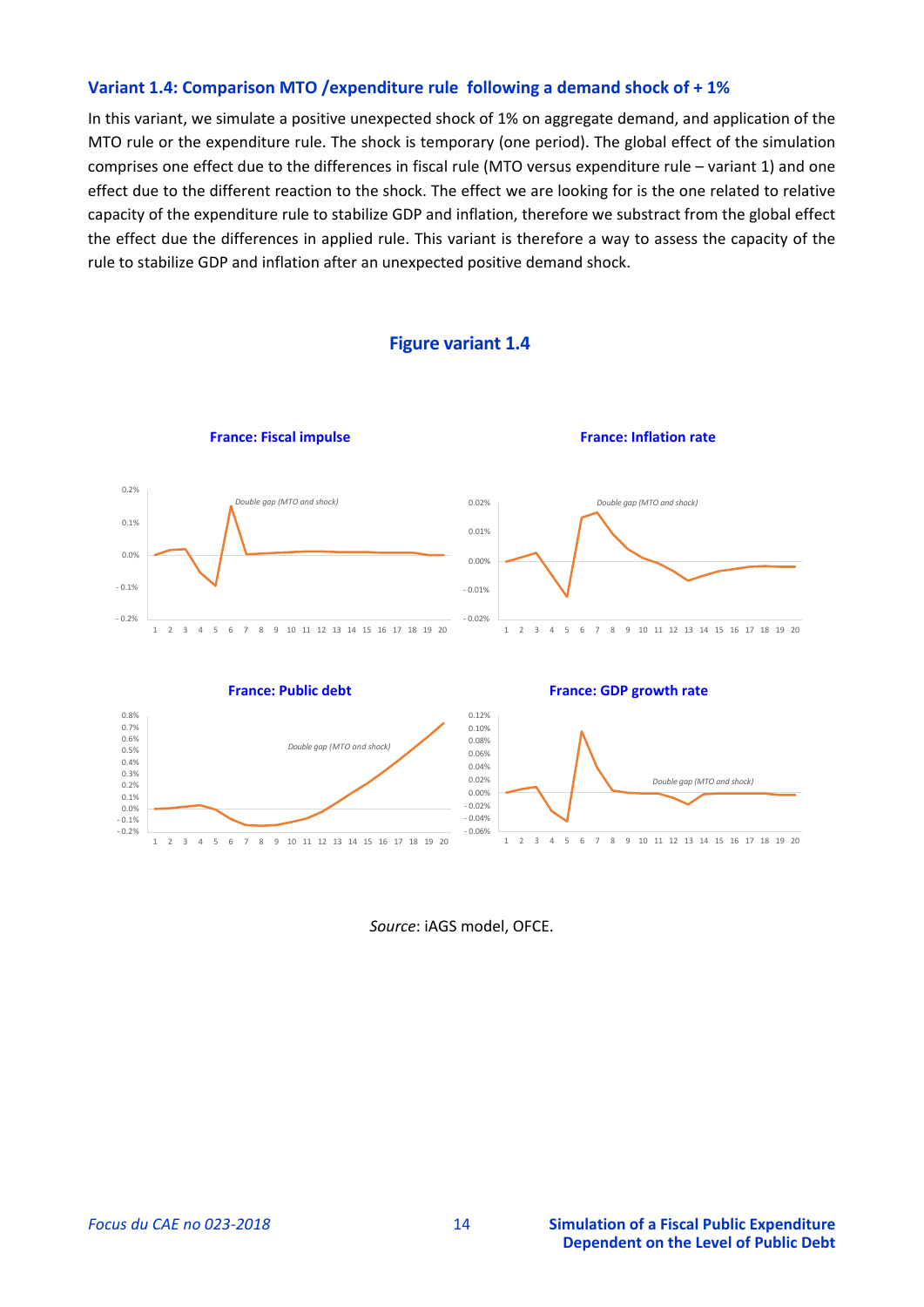#### **Variant 1.5: Comparison MTO / expenditure rule following an inflation shock of + 1%**

In this variant, we simulate a positive unexpected 1% shock on inflation, and application of the MTO rule or the expenditure rule. The shock is temporary (one period). The global effect of the simulation comprises one effect due to the differences in fiscal rule (MTO versus expenditure rule – variant 1) and one effect due to the different reaction to the shock. The effect we are looking for is the one related to relative capacity of the expenditure rule to stabilize GDP and inflation, therefore we substract from the global effect the effect due the differences in applied rule. This variant is therefore a way to assess the capacity of the rule to stabilize GDP and inflation after an unexpected positive inflation shock.



**Figure variant 1.5**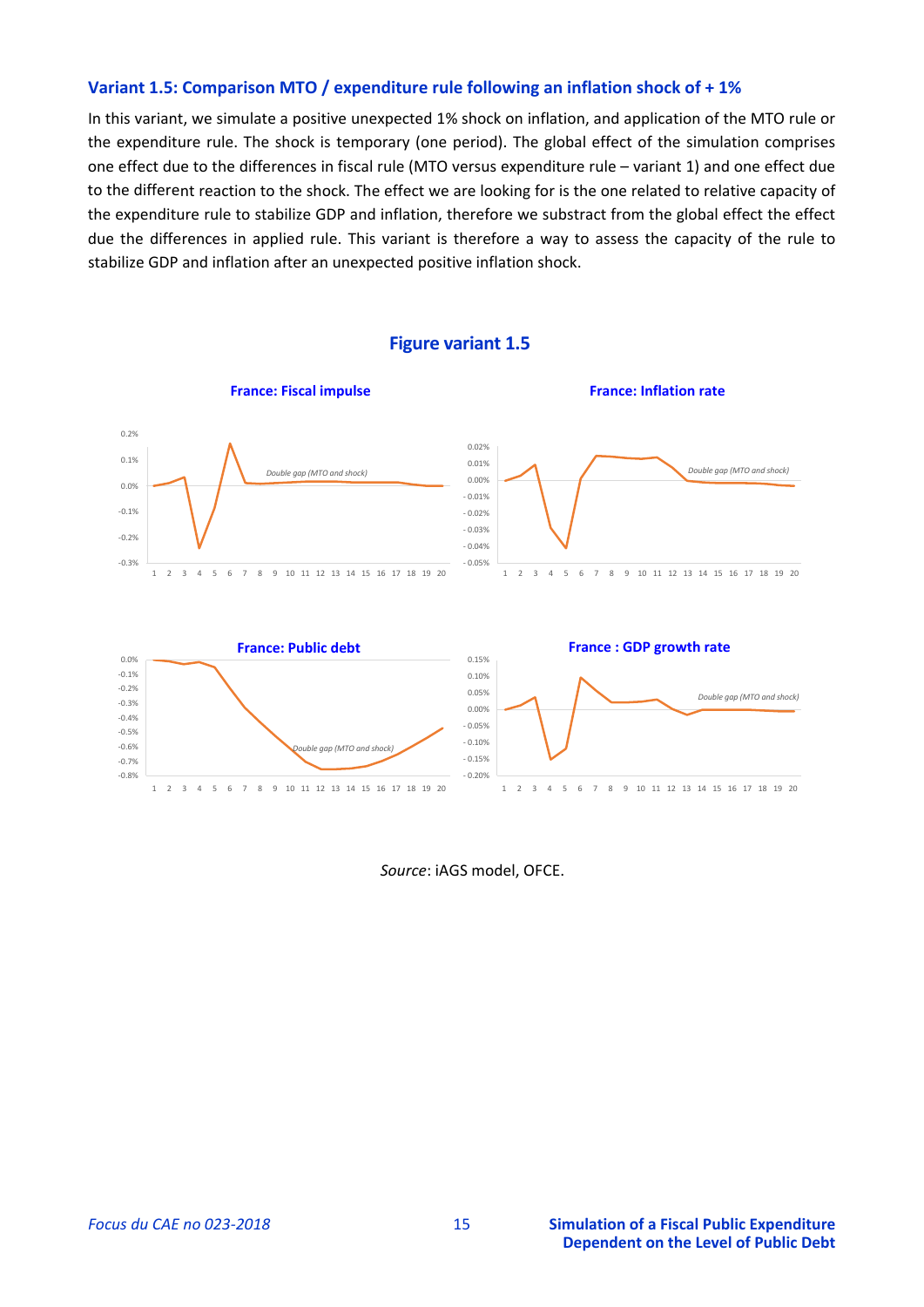#### Variant 1.6: The rule is implemented in all countries of the euro area

In this variant, the fiscal rule related to nominal expenditure growth rate replaces the trajectory of fiscal impulse in expenditure as from 2017 in all countries (France, Germany, Italy, Spain, Austria, Belgium, Ireland, Netherland, Greece, Portugal, Finland). Fiscal impulse in revenue are kept and neutralized in the expenditure rule so that only spending multipliers are at play.

In the first set of Figures 6.1, the parameter related to public expenditure adjustment as a function to the debt gap from the target is  $\gamma = 0.02$  if  $\frac{D_{t-1}}{Y_{t-1}} > 0.9$ ;  $\gamma = 0.01$  if  $0.6 < \frac{D_{t-1}}{Y_{t-1}} < 0.9$ ;  $\gamma = 0$  if  $\frac{D_{t-1}}{Y_{t-1}} < 0.6$ . The rule implies heavy adjustments for countries such as Italy or Portugal in terms of primary cyclically-adjusted balance: close do 10% of GDP in Italy and around 9% of GDP in Portugal.

In the second set of Figures 6.2, the parameter related to public expenditure adjustment as a function to the debt gap from the target is  $\gamma = 0.001$  if  $\frac{D_{t-1}}{Y_{t-1}} > 0.6$  and  $\gamma = 0$  if  $\frac{D_{t-1}}{Y_{t-1}} < 0.6$ . The rule implies a more realistic adjustment for Italy and Portugal, but very slow for France.

These results indicate that such a rule should be country specific. In any case, it remains asymetric and implies an adjustment which seems too important: after a few years, as the debt is curbing, the rule implies to continue fiscal efforts, which does not make economic sense.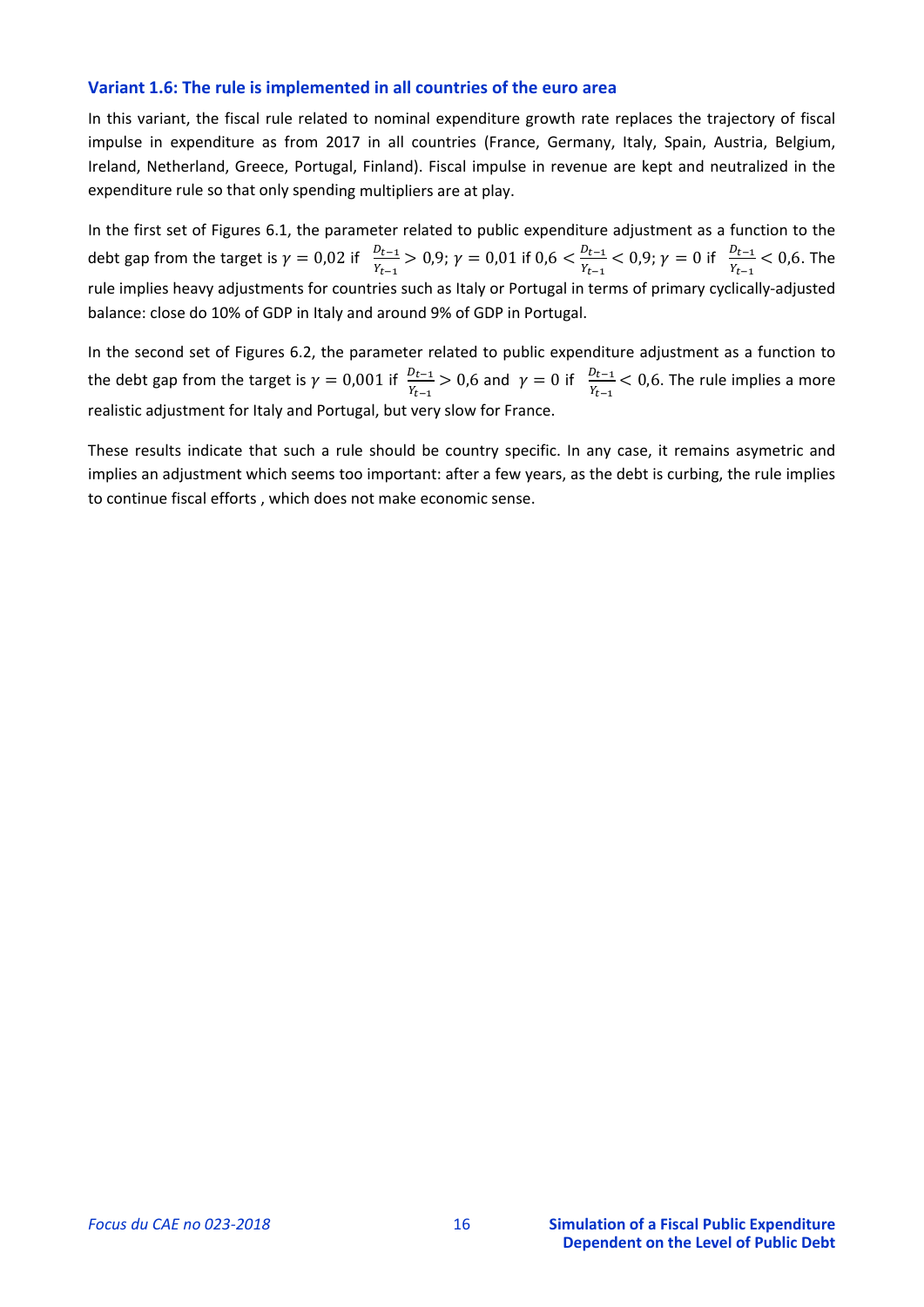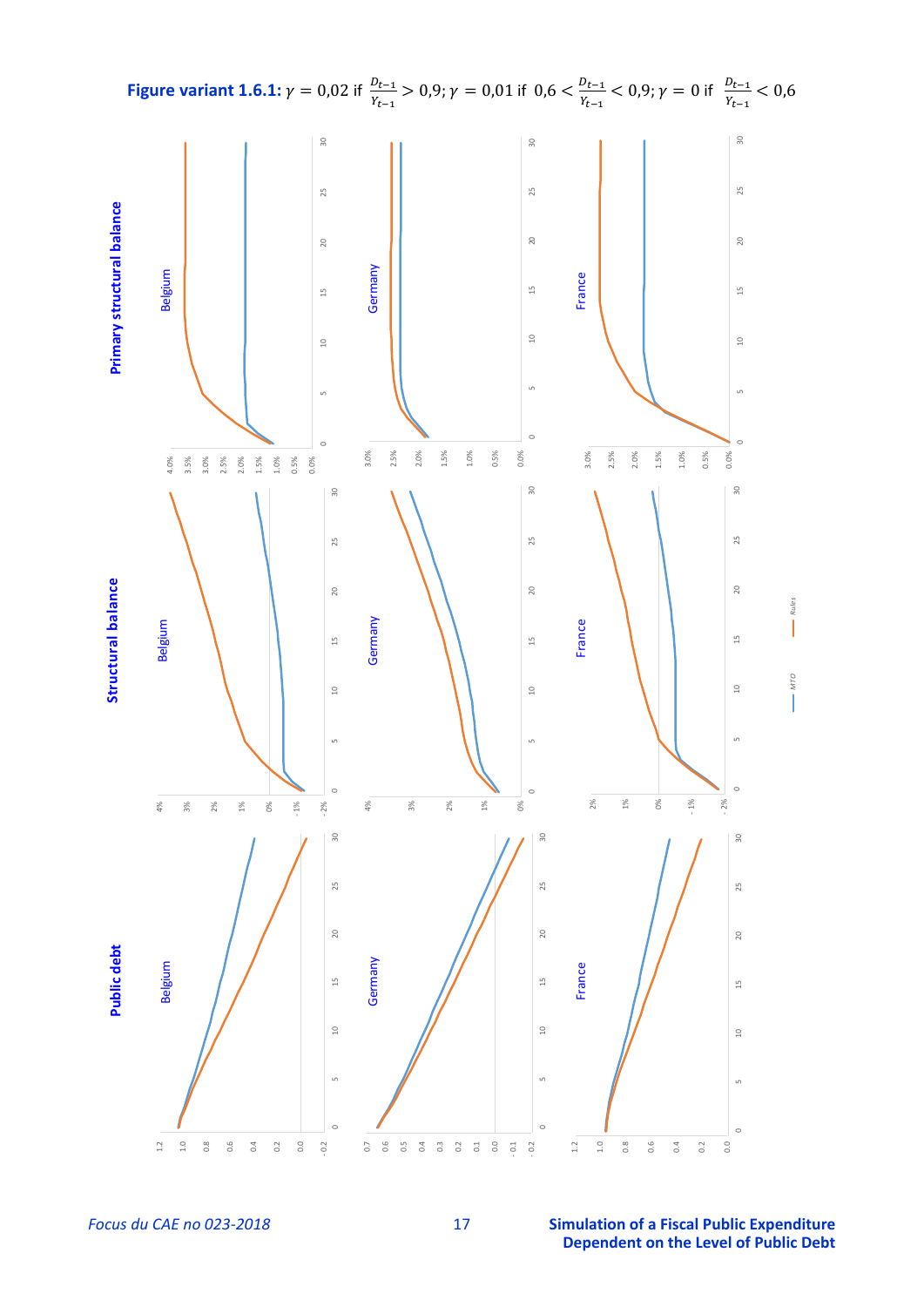

*Source*: iAGS model, OFCE.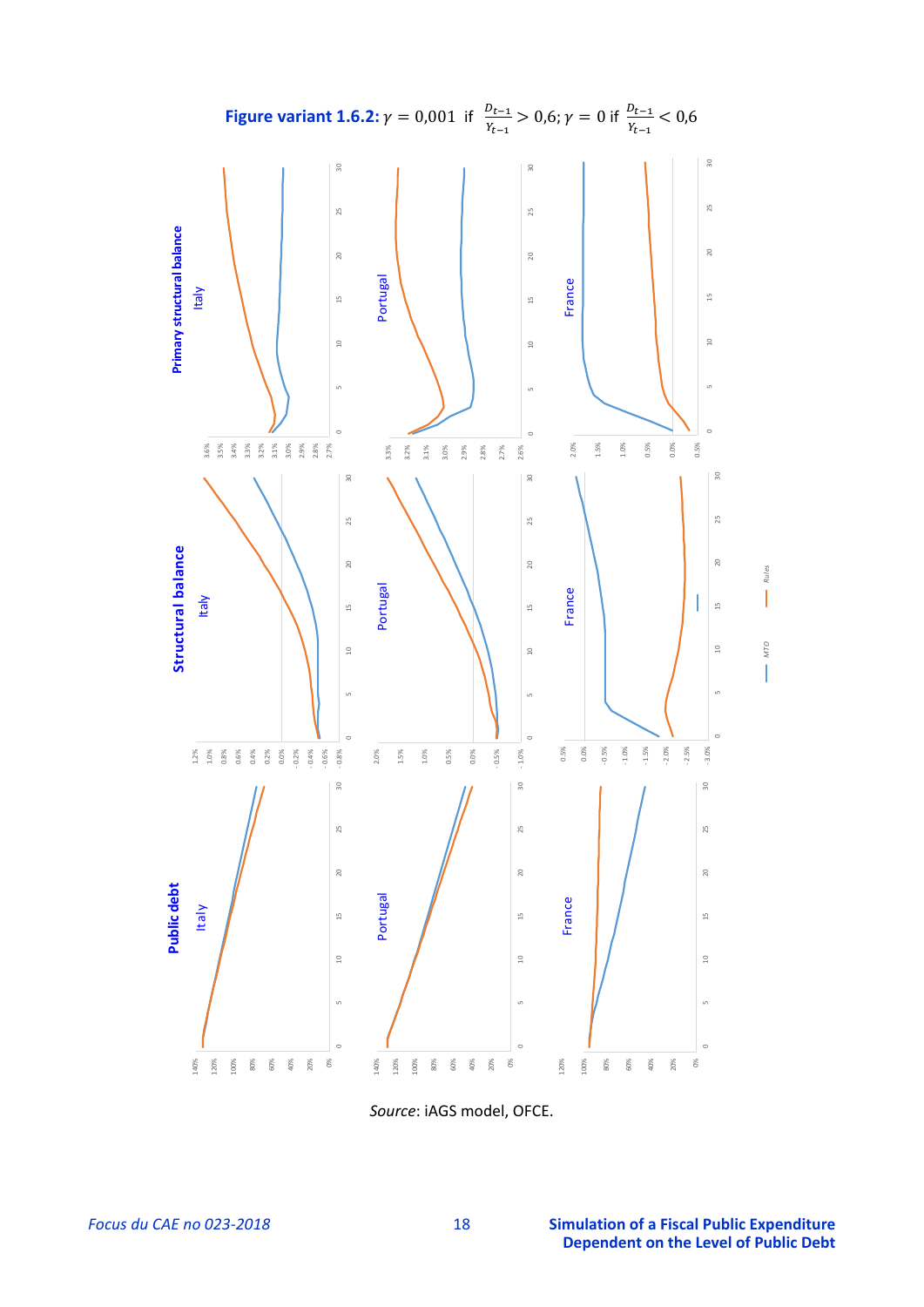# 3. Debt reduction objective at a given time horizon and fiscal effort

Starting from a debt reduction objective (in % of GDP) for a given time horizon, we compute the corresponding fiscal effort every year. The objective can either be understood as the absolute variation with respect to a given starting point or as the absolute variation with respect to the projected public debt trajectory.

In the first part, we show that this effort depends crucially on various aspects:

- The time-horizon. The closer this time-horizon, the tighter the constraint, the tougher the effort for a given objective;
- The initial situation of the country when the rule is applied. More precisely, the effort is bigger for large primary deficit and for big gaps between the interest rate and the growth rate;
- The objective. The more ambitious the objective (far from the initial level of public debt) the  $\omega_{\rm{max}}$ tougher the effort can be. Yet, this also depends on the public debt trajectory net of fiscal adjustment that depends on the previous point.

In the second part, we illustrate the application of such a rule on several countries of the euro zone with heterogeneous initial characteristics. These simulations are based on the OFCE's iAGS model.

#### 3.1. Analysis of the public debt dynamic

#### 3.1.1. Public Debt dynamic and fiscal rule

The debt dynamic comes from the following equation (capital letters denote nominal variables, S is the primary balance, D the financial public debt):

$$
D_t = (1 + r_t)D_{t-1} - S_t \#(1)
$$

Dividing by the value of potential production  $(\tilde{Q}_t)$  and by defining the potential growth rate as  $\tilde{Q}_{t-1}/\tilde{Q}_t = \frac{1}{1+a_t}$ , we get:

$$
\Delta d_t = \frac{r_t - g_t}{(1 + g_t)} d_{t-1} - s_t \#(2)
$$

The primary balance that stabilizes the debt at d\* can thus be deduced as:

$$
s^* = \frac{r - g}{(1 + g)} d^* \#(3)
$$

As long as  $r > q$ , this balance is positive and increasing with the public debt. On the contrary, if  $q < r$ , the balance is negative (budget deficit) This is even more the case, when the debt is high. This condition can be expressed in terms of effective balance (including interest payments).

$$
s_e^* = s^* - rd^* = -\frac{g + rg}{(1 + g)}d^* \cong -gd^* \#(4)
$$

This expression justifies a public deficit of 3% of GDP for a debt of 60% and a nominal growth rate of 5%. By defining  $\lambda = \frac{r-g}{(1+g)}, \hat{s}_t = s_t - s^*$  and  $\hat{d}_t = d_t - d^*$  joining equation (2) and (4) yields:

$$
\Delta \hat{d}_t = \lambda_t \hat{d}_{t-1} - \hat{s}_t \#(5)
$$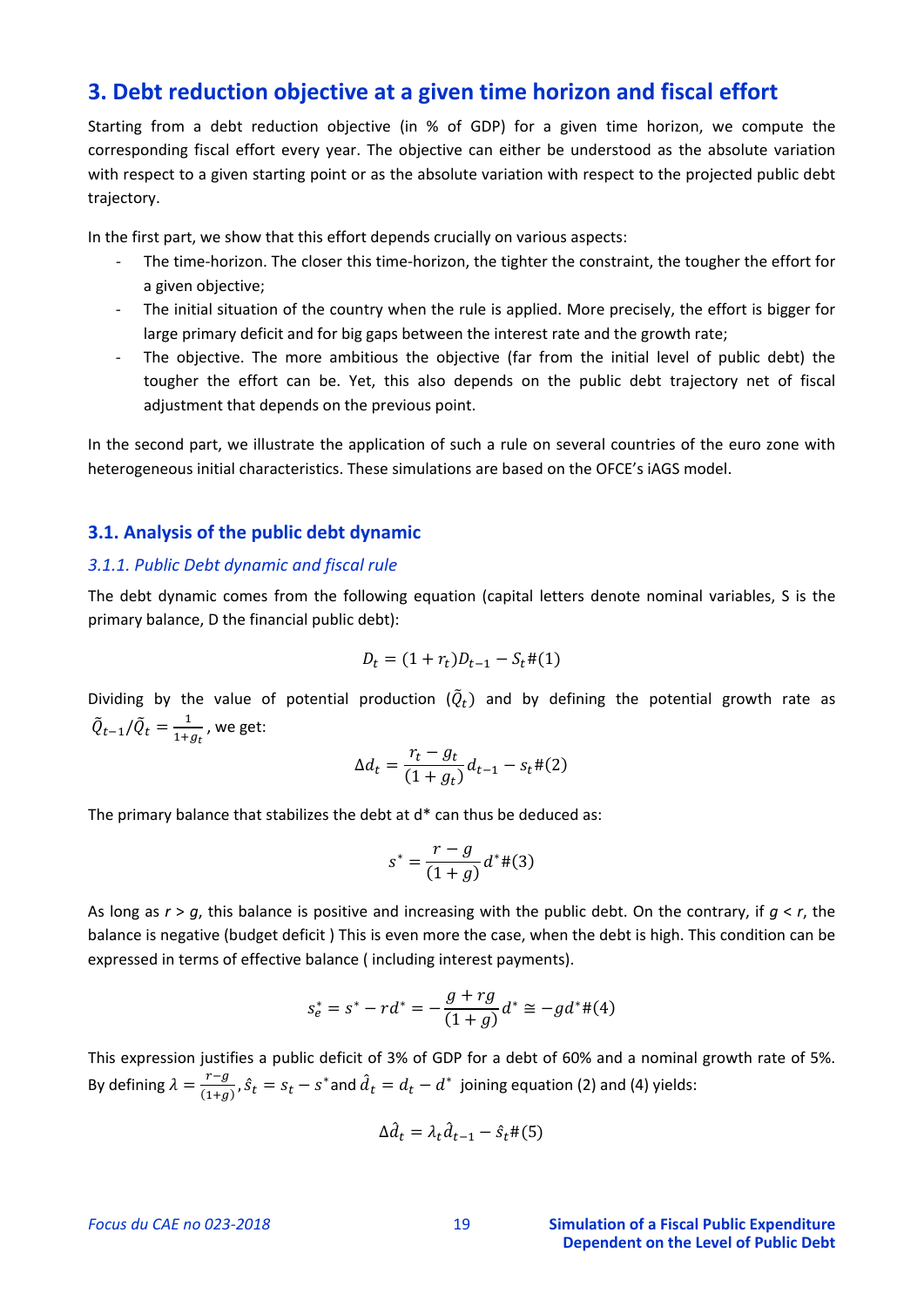If  $\lambda$  is time-independent:

$$
\hat{d}_{t+T} = (1+\lambda)^T \hat{d}_{t-1} - \sum_{i=0,T} (1+\lambda)^{T-i} \hat{s}_{t+i} \, \#(6)
$$

If  $\lambda$  = 0, we have a simple expression:

$$
\hat{d}_{t+T} = \hat{d}_{t-1} - \sum_{i=0,T} \hat{s}_{t+i}
$$

We now have to determine the fiscal impulse needed to reduce the debt by a given quantity. Starting from t=1, we look for ds such that  $\hat{d}_T - \hat{d}_0 = -\delta$  and such that  $\hat{s}_t = \hat{s}_{t-1} + ds$   $(0 < t \leq T)$ . This yields:

$$
ds = \frac{\delta + ((1 + \lambda)^{T} - 1)d_0 - \sum (1 + \lambda)^{T - i} \hat{s}_0}{\sum i (1 + \lambda)^{T - i}} \, \text{#}(7)
$$

Quite logically, ds is increasing in the target, depends on the initial level of debt depending on the snowball effect as well as of the initial priamry balance. The numerator being equal to  $T^2$ , the more distant the timehorizon, the smaller the ds.

When  $\lambda = 0$  the expression is simpler:

$$
ds = \frac{2}{T+1} \left(\frac{\delta}{T} - \hat{s}_0\right) \#(8)
$$

Note that this expression does not depend on  $d_0$  but depends on  $\hat{s}_0$ . By iterating the objective (reduction of  $\delta$  of the debt ratio at time 1 followed by a similar reduction at time 2 and so on...), we get:

$$
ds_{i} = \frac{2}{T+1} \left( \frac{\delta}{T} - \hat{s}_{i-1} \right)
$$
  
= 
$$
\frac{2}{T+1} \left( \frac{\delta}{T} - (\hat{s}_{i-2} - ds_{i-1}) \right)
$$
  
= 
$$
\frac{T-1}{T+1} ds_{i-1} \#(9)
$$

When  $\lambda$  is different from 0, this recurrence formula is given by:

$$
ds_i = \left[1 - \frac{\sum (1+\lambda)^{T-i}}{\sum i(1+\lambda)^{T-i}}\right] ds_{i-1} \#(10)
$$

It can be deduced that the sequence of  $dsi$  is decreasing.

The interpretation goes as follow: the debt reduction rule converges at infinity toward a 0 dsi. It corresponds to the constant value of the balance that ensures a constant reduction of the debt. If  $\delta$  is null, this balance is necessarily the debt-stabilizing balance. As expected, this type of rule converges and yields a relatively smooth sequence of fiscal impulses. The rule tends to frontload the impulses as the dsi are decreasing. The bigger effort is realized at the beginning of the time frame. This is even more so when  $\lambda$  is negative or when  $T$  is small.

$$
z(T,\lambda) = 1 - \frac{\sum (1+\lambda)^{T-i}}{\sum i(1+\lambda)^{T-i}} < 1
$$
, tends toward 1 when  $T \to +\infty$ , is increasing in T and in  $\lambda$ .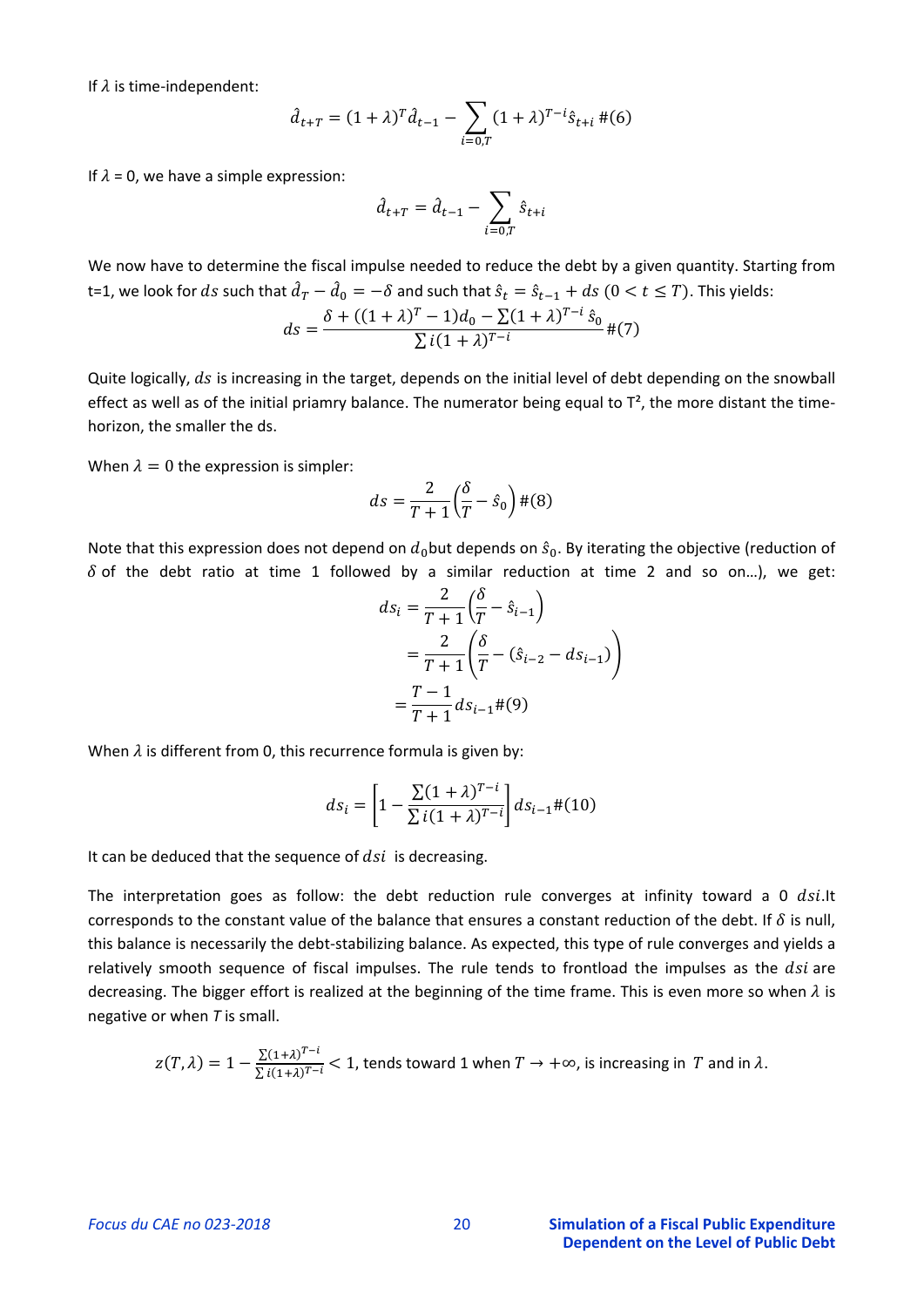#### 3.1.2. An application

We offer a first application that directly relates to the previous analysis, for four countries of the euro zone (France, Germany, Italy and Spain). The equation (7) allows us to approximate the fiscal efforts to reach the required debt reduction. A tax gap can be define as the constant effort,  $ds_i = ds$ , to be done each year during T years in order to reach either a given debt reduction (denoted  $\hat{\delta} = -(d_T(ds_i = ds) - d_T(s_i))$  $d_T(ds_i = 0))$  with respect to the situation where no additional effort are done  $(ds_i = 0)$ , or for a debt reduction with respect to its initial level, denoted  $\delta = -(d_T(d_{S_i} = ds) - d_0)$  (that is a positive  $\delta$ ). Let fg be the first tax gap and tg the second one.

Formally, it can be deduced from equation (6):

$$
d_T(ds) = \tau(T, \lambda) d_0 - \theta(T, \lambda) s_0 - \Theta(T, \lambda) ds \# (11)
$$

By denoting:  $(T, \lambda) = (1 + \lambda)^T$ ,  $\theta(T, \lambda) = \sum_{i=1,T} (1 + \lambda)^{T-i}$ ,  $\Theta(T, \lambda) = \sum_{i=1,T} i(1 + \lambda)^{T-i}$ 

We get:

$$
\widehat{tg}(T,\delta) = \frac{\delta}{\Theta} \, et \, tg(T,\delta) = \frac{\delta - (1-\tau)d_0 - \theta s_0}{\Theta} \, \#(12)
$$

#### An illustration of this model is given by the following numerical application

|                      | $T=5$      |            |            |            | $T=10$     |            |            |            |
|----------------------|------------|------------|------------|------------|------------|------------|------------|------------|
|                      | <b>FRA</b> | <b>ITA</b> | <b>ESP</b> | <b>DEU</b> | <b>FRA</b> | <b>ITA</b> | <b>ESP</b> | <b>DEU</b> |
| $\widehat{tg}(T,5)$  | 0.51       | 0.48       | 0.49       | 0.52       | 0.12       | 0.10       | 0.11       | 0.12       |
| tg(T,5)              | 0.31       | 0.15       | 0.25       | $-0.55$    | 0.03       | $-0.04$    | 0.00       | $-0.36$    |
| $\widehat{tg}(T,10)$ | 1.02       | 0.95       | 0.98       | 1.04       | 0.23       | 0.20       | 0.21       | 0.24       |
| tg(T,10)             | 0.82       | 0.63       | 0.74       | $-0.03$    | 0.14       | 0.06       | 0.11       | $-0.24$    |

#### OECD data used for the calibration, 2016

|                                                                                  | <b>FRA</b> | <b>ITA</b> | ESP    | <b>DEU</b> |
|----------------------------------------------------------------------------------|------------|------------|--------|------------|
| Output gap of the total economy                                                  | $-2.1$     | $-3.2$     | $-5.2$ | 1.1        |
| Long-term interest rate on government bonds                                      | 0.5        | 1.5        | 1.4    | 0.1        |
| Potential GDP growth (volume)                                                    | 1.2        | $-0.1$     | 0.6    | 1.3        |
| Government primary balance, as a percentage of GDP                               | $-1.7$     | 1.3        | $-2.0$ | 1.8        |
| Cyclically adjusted government primary balance, as a percentage of potential GDP | $-0.3$     | 2.8        | 1.3    | 1.3        |
| Gross public debt, Maastricht criterion, as a percentage of GDP                  | 96.6       | 131.9      | 99.0   | 68.2       |

Note that the results of the previous simulations do not depend on the first output gap. In other words, when Spain closes its output gap, it also requires improving the future conjuncture fiscal balance. In addition, the fiscal policy creates a feedback loop on the short-term growth rate through the fiscal multiplier, which in turn distorts in the short-term the debt ratio expressed in ratio of current GDP (and not potential GDP). These technicalities are taken into account in the following simulations.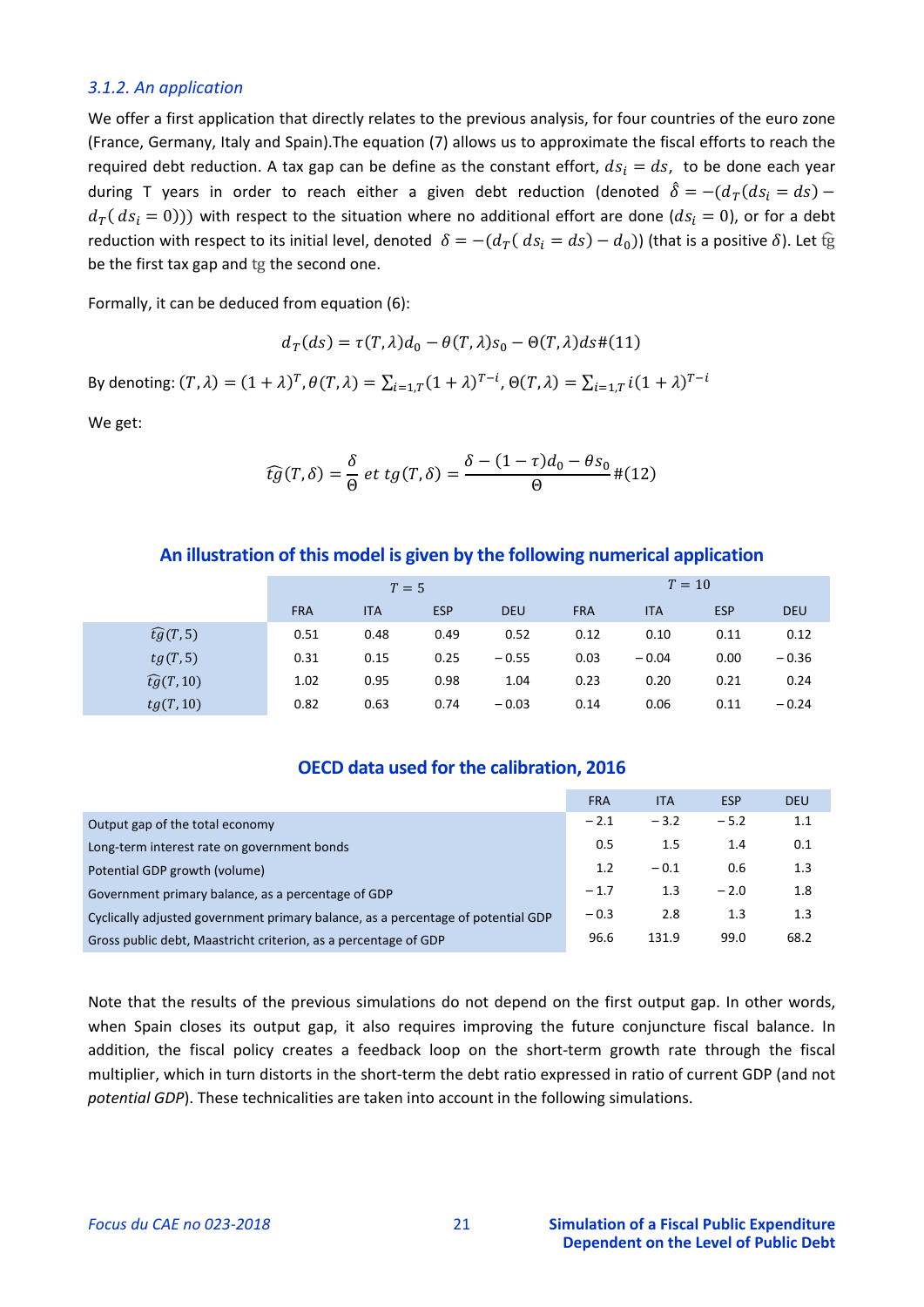## **3.2. Debt Dynamics and fiscal rule: an application based on the iAGS model**

### *3.2.1. Definition of the fiscal policy objectives*

The aim of fiscal policies is to make public debt fluctuating at a given magnitude of ∆point of GDP at a given time horizon *h*. The fiscal policy is decided at each period (*h* does not vary at each period).

- ‐ At t, an average fiscal impulse exclusively oriented on public spending is decided for the period *t* to *t+h‐1*. Therefore, the projection of this public debt variation between *t* – 1 and *t* + *h* is equal to ∆.
- ‐ At t+1, this previous step is repeated in order to calculate a new sequence of public expenditures compatible with a ∆ variation of public debt between *t* and *t* + 1.
- ‐ And so on...

As previously shown, the implementation of this kind of fiscal policies is highly conditioned by the initial trajectory of public debt (the effort implied in order to reduce public debt by ∆ points is not the same depending on trend of the trajectory on which the debt is projected (stable, increasing or decreasing). Put differently, the plausible fiscal effort is conditioned by the starting point, that is, by the distance between the initial fiscal balance and the debt-stabilizing fiscal balance. It is also conditioned by the gap between the interest rate and the GDP growth rate (snowball effect) and by the time horizon, *h* (for very distant time horizon, the effort can be spread  $t$  and  $t + h - 1$ ).

The computation of a new public spending trajectory at each period of time does not ensure that the past variation of publicquedebt is on average consistent with the debt variation target between *t* – 1 and *t* + *h*. A sequence of negative fiscal impulses constitutes a burden on growth and on public receipt in the short-run through the fiscal multiplier and the effect of automatic stabilizers, which slows down the initial decrease of public debt.

In the iAGS model, the fiscal policy is directly modeled as fiscal impulses in spending and in compulsory levy, as percentage of potential GDP.

$$
FI_G = \frac{G_t}{\overline{Y}_t} - \frac{G_{t-1}}{\overline{Y}_{t-1}} \approx \frac{\overline{G}}{\overline{Y}} \left( \dot{g}_{N,t} - \dot{p}_t - \overline{y}_t \right)
$$

 $FI_G$ : Fiscal impulse on public spending  $G_{N,t}$ : Public spending in values  $\bar{Y}_t$ : Potential GDP in volume  $P_t$ : GDP price  $\bar{G}$  $\frac{a}{\overline{Y}}$ : Share of public spending in the GDP

One percentage point of negative fiscal impulse corresponds to a one‐percentage point decrease of the public spendings/potential GDP ratio. The condition to get the fiscal impulse at each period *j* writes:

$$
FI_{G;j:j+h-1} \quad tq \quad \frac{D_{j+h}}{Y_{j+h}} - \frac{D_{j-1}}{Y_{j-1}} = \Delta
$$

 $D_t$ : Public debt expressed in current euros.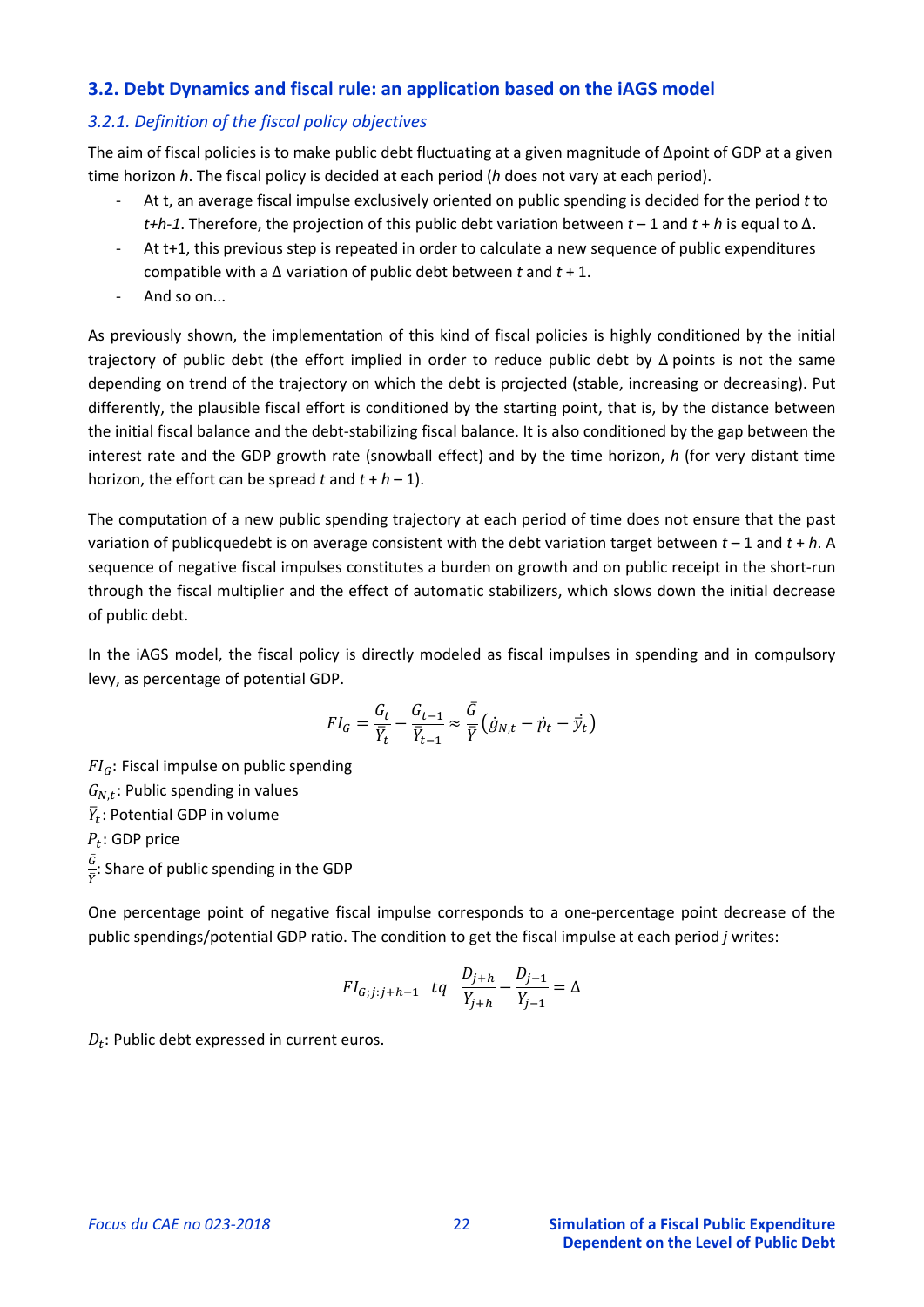### *3.2.2. Definition of central account*

The central account is based on the firm‐level simulation realized in the 2018 iAGS report (growth forecast for 2018‐2019). The fiscal impulses are then calculated in order to respect the MTO. These fiscal impulses are divided: 50% on spending ( $FI_{GMTO}$ ) and 50% on compulsory levy ( $FI_{TMTO}$ ).

### 1<sup>st</sup> simulation: application of the rule for France only

In this simulation, the sequence of fiscal impulses calculated at each period substitutes itself to the trajectory of fiscal impulses in spending for France from 2017 onward. The sequence of fiscal impulses is calculated each year between 2017 and 2025. The fiscal impulses in compulsory levy (which by convention accounts for half of the effort to be done to reach the MTO in the central account) are set to 0 in projection. The reason for that is that in this scenario, we don't want to the adjustment to be done by an increase of the taxes.

In this iAGS model, the fiscal multiplier on public spending is higher than the one on compulsory levy (accordingly with the related empiric literature). With a too negative sequence of fiscal impulses the model has no closed form solutions (this can be the case when a very negative ∆ is combined with a low *h* and a deteriorated structural budget balance).

As an example, we run three set of simulations based on the iAGS model by setting *h* = 5 ans for ∆ = – 2,  $\Delta$  = – 4 and  $\Delta$  = – 6.

We also restrict the negative fiscal impulse on public spending at a level of  $-1$  the first year. In the case where  $\Delta$  = – 6, the objective is not reached the first year but is easily reached afterwards.

# **Figure Simulation 2.1**

#### **Evolution of public spending in % of potential GDP**



*Source:* iAGS model, OFCE's calculations.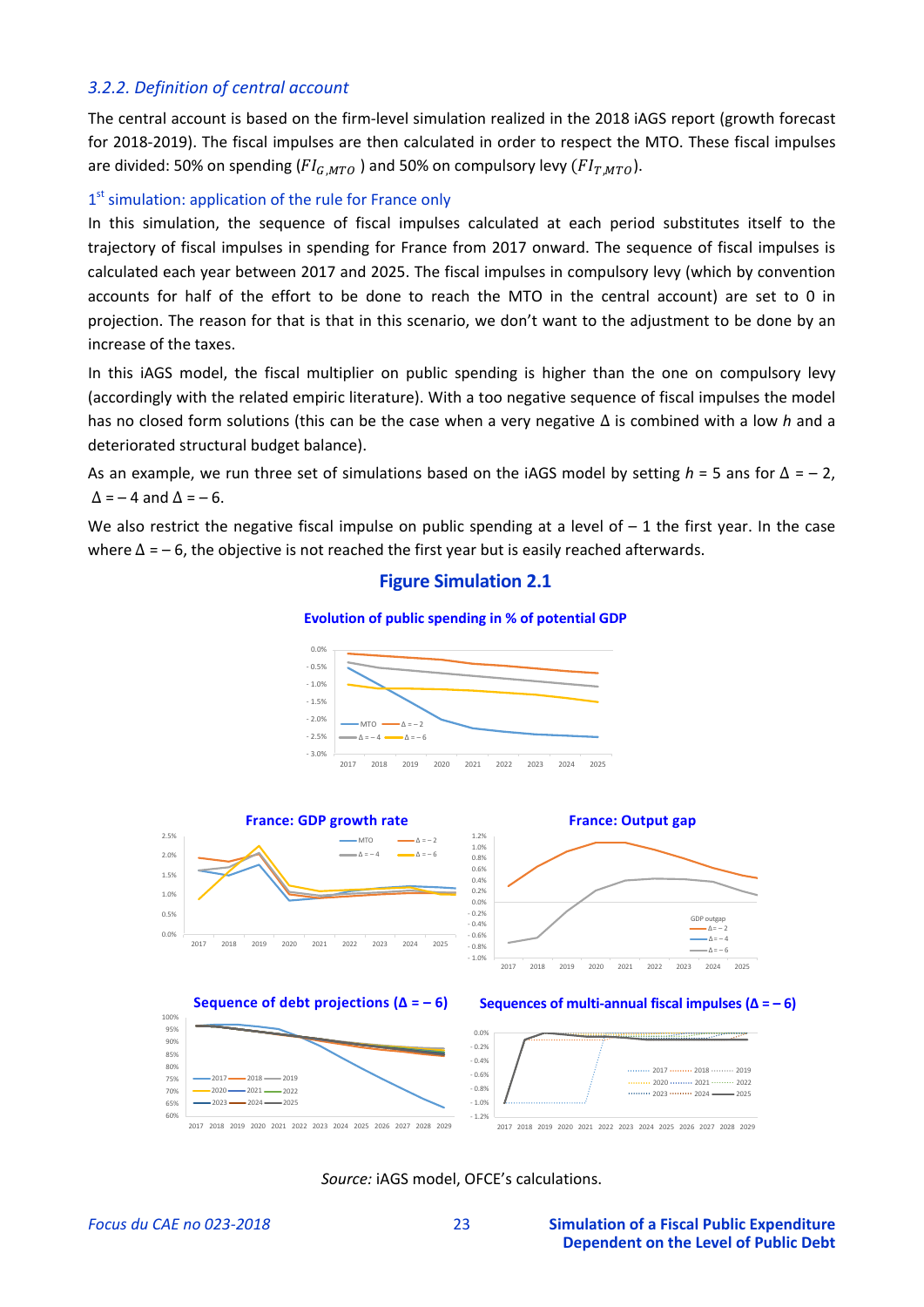The calculation of the sequence of fiscal impulses by iteration every year imply that the fiscal impulse decided in the first year to more negative when the debt reduction target is ambitious. The decrease of public debt is not linear. This decrease is lower the first year than the average decrease over the period. The second year, when the trajectory is updated, public debt should be decreased again but the time horizon changes and the previous variation in debt level (that of year 1) is "forgotten". The sequence of fiscal impulses can therefore be significantly revisited (e.g. in case of  $\Delta = -6$ ).

The trajectory of the public spending over potential GDP ratio can be deducted from the cumulative public spending (and not compulsory levy) fiscal impulses.

In order to obtain a debt trajectory closed to the MTO baseline on the medium‐run, ∆ should be approximately set to – 10. The implied adjustment of the short-run effort is high and  $\Delta$  is less than – 10 the two first years.

# 2<sup>nd</sup> simulation: application of the rule for France, Germany, Italy, Spain and Portugal

In this simulation, the sequence of fiscal impulses calculated each year replace the fiscal impulse trajectory (in public spending) for France, Germany, Italy, Spain and Portugal from 2017 onward. The sequence of fiscal impulse is computed each year between 2017 and 2025. Germany and Portugal being on the favorable debt trajectory, their  $\Delta$  is higher ( $\Delta \in \{-14; -16; -18\}$  for Germany and  $\Delta \in \{-10; -12; -14\}$  for Portugal). We report these results for Spain and Italy with  $\Delta \in \{-4; -6; -8\}$ .

In the baseline scenario (MTO), Italy, Germany and Portugal do not have any effort to do. The structural budget balance is slightly above 0,5 point of GDP and the debt decreases in projection. Introducing a debt target at a 5‐years‐time horizon, should therefore be read in comparison to the projected debt decrease. A sharper decrease implies efforts in spending, while a lower decrease implies more flexibility for fiscal policies. For instance, in the case of Germany, setting  $\Delta$  =-14 leads to loose fiscal policy, whereas it should be restrictive for  $\Delta = -18$ .